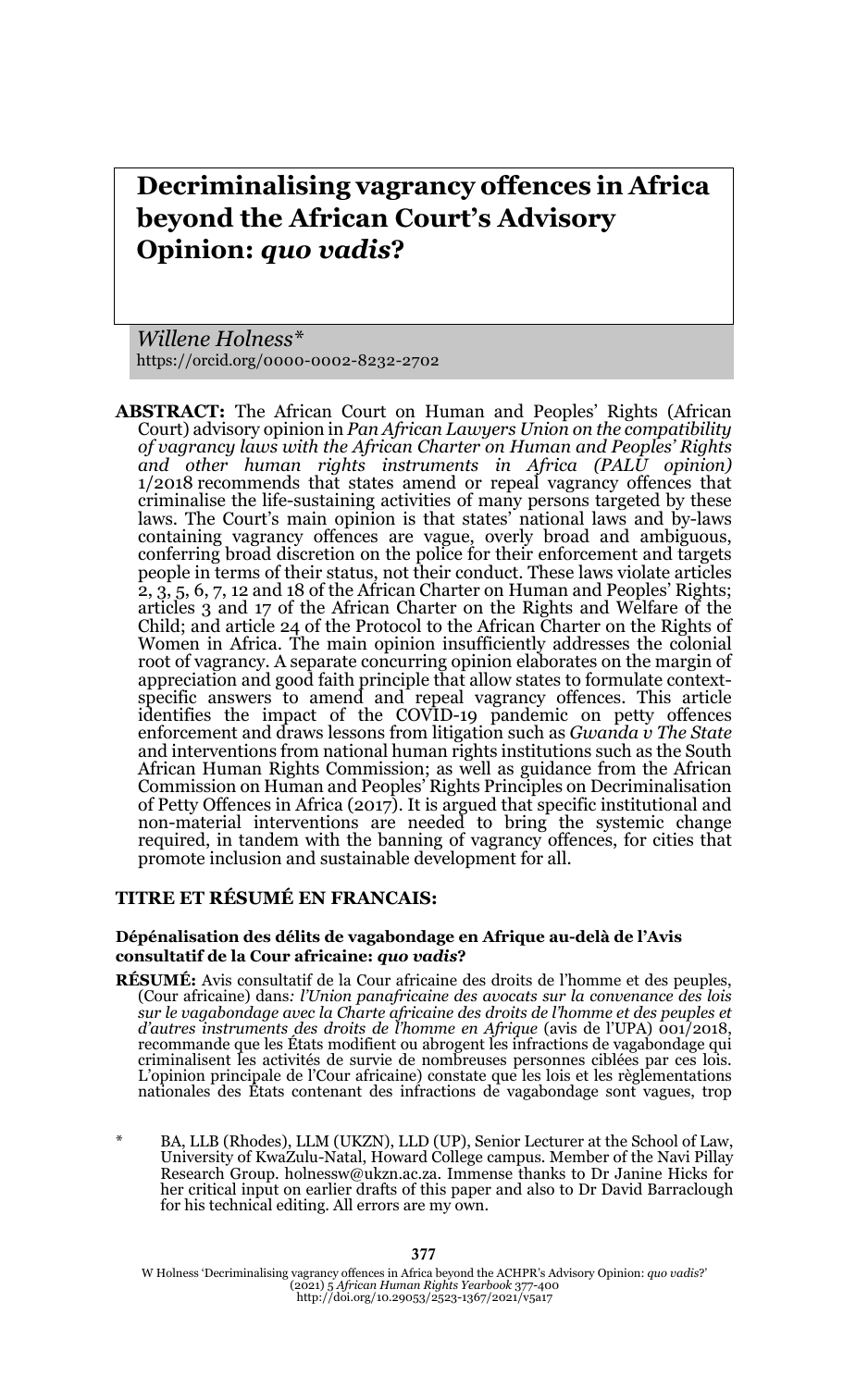**378** *Holness/Decriminalising vagrancy offences beyond the African Court's Advisory Opinion*

larges et ambigus, conférant un large pouvoir discrétionnaire à la police pour leur application et ciblent les personnes en fonction de leur statut, et non de leur conduite. Ces lois violent les articles 2, 3, 5, 6, 7, 12 et 18 de la Charte africaine des droits de l'homme et des peuples; les articles 3 et 17 de la Charte africaine des droits et du bien-être de l'enfant, ainsi que l'article 24 du Protocole à la Charte africaine des droits de l'homme et des peuples relatif aux droits de la femme en Afrique. L'opinion principale aborde insuffisamment le lien colonial du vagabondage. L'opinion concordante séparée donne des précisions sur la marge d'appréciation et le principe de bonne foi qui permettent aux États de formuler des réponses spécifiques au contexte pour modifier et abroger les infractions de vagabondage. Cet article identifie l'impact de la pandémie de COVID-19 sur l'application des infractions mineures et tire des enseignements de litiges tels que Gwanda contre l'état (*Gwanda v The State*) et des interventions d'institutions nationales des droits de l'homme telles que la Commission sud-africaine des droits de l'homme; ainsi que des orientations de la Commission africaine des principes des droits de l'homme et des peuples sur la dépénalisation des délits mineurs en Afrique (2017). Il est avancé que des interventions spécifiques à impact institutionnel et non matériel sont nécessaires pour apporter le changement systémique requis, en tandem avec l'interdiction des délits de vagabondage, pour les villes qui promeuvent l'inclusion et le développement durable pour tous.

**KEY WORDS:** petty offences, vagrancy, African Court on Human and Peoples' Rights, *PALU* Advisory Opinion, African Commission on Human and Peoples' Rights Principles on Decriminalisation of Petty Offences in Africa

#### **CONTENT:**

| $\overline{2}$ |  |
|----------------|--|
| 3              |  |

# **1 INTRODUCTION**

Petty offences are found in national penal legislation or local government by-laws and target particular persons on the basis of their status or conduct, with sanctions such as warnings, community service, fines or imprisonment.<sup>1</sup> The status of persons as 'vagrants' or 'rogue and vagabond', 'idle or disorderly', 'a reputed thief', 'being without a fixed abode', beggars, hawkers and vendors, or conduct such as 'loitering' and life-sustaining activities such as urinating in public or washing clothes are criminalised through many of these laws in Africa and elsewhere.2 The concept of vagrancy created by colonial masters was not expunged from statutes after the independence of African states. Instead, national and local governments continue to draft and

<sup>1</sup> African Commission on Human and Peoples' Rights (African Commission) *Principles on Decriminalisation of Petty Offences in Africa* ACHPR/Res. 366 (EXT.OS/XX1) (2017) para 1 (Decriminalisation Principles).

<sup>2</sup> Southern African Litigation Center *Vagrancy-related provisions in various criminal laws and criminal procedure laws in Africa* (2018) https://icjkenya.org/wp-content/uploads/2018/01/Vagrancy-laws-in-Africa-by-Southern-Africa-Litigation-Center-SALC.pdf (This summary identifies South Africa as not having vagrancy offences in criminal law. However, local government by-laws do contain vagrancy offences).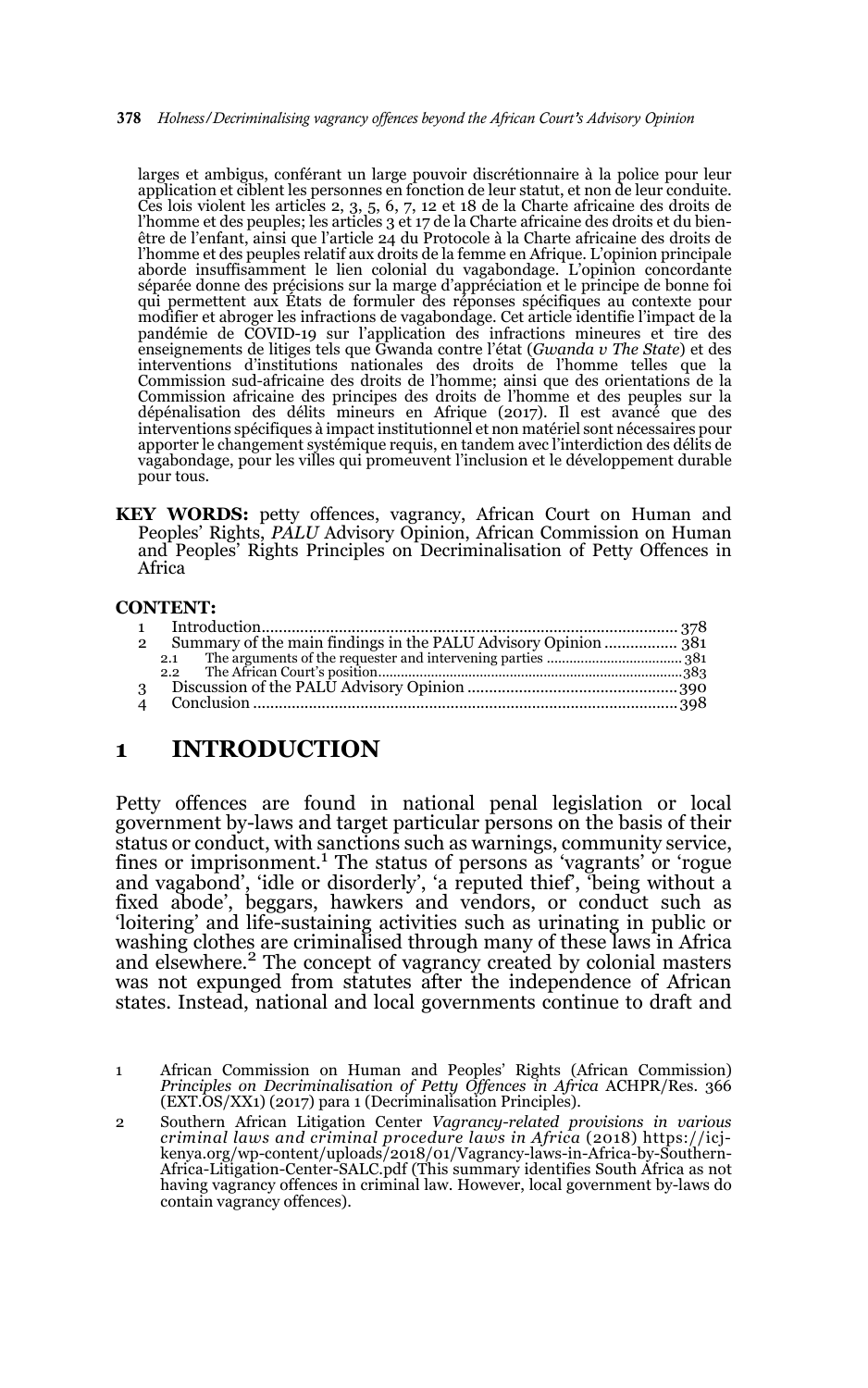pass criminal laws, including by-laws, with vagrancy related offences that criminalise the life-sustaining activities of poor, homeless and unemployed persons, hawkers and vendors as well as out-groups such as sex workers and LGBTIQ persons and persons with disabilities living within the city limits. Civil society,  $3$  scholars and the international and regional community4 (including the African Commission on Human and Peoples' Rights (African Commission)), have cited evidence of wide-scale rights violations<sup>5</sup> and called for the banning or amendment of such laws to comply with regional and international human rights laws.<sup>6</sup> These calls finally found a sounding board.

The African Court on Human and Peoples Rights' (African Court) seventh advisory opinion was delivered on 4 December 2020 in *the Pan African Lawyers Union on the compatibility of vagrancy laws with the African Charter on Human and Peoples' Rights and other human rights instruments in Africa* (PALU opinion).7 The tabling of the issue of the compatibility of vagrancy laws with the African Charter on<br>Human and Peoples' Rights (Banjul Charter)<sup>8</sup> and the African Charter on the Rights and Welfare of the Child (Children's Charter),9 as well as the Protocol to the African Charter on Human and Peoples' Rights on the Rights of Women in Africa (Maputo Protocol),<sup>10</sup> emanated from a request from the Pan African Lawyers Union (PALU). The PALU opinion focused on a wide array of offences under the rubric of vagrancy.

PALU is a non-governmental umbrella organisation representing Tanzanian national and African regional lawyers' associations.11 The organisation plays a vital role in extending African human rights

- 3 Open Society Foundations (Human Rights Initiative) *Campaign on the decriminalisation and declassification of petty offences in Africa* www.pettyoffences.org; Network of African National Human Rights Institutions (NANHRI) Enhancing The role of African national human rights institutions in decriminalisation of petty offences project phase II https://www.nanhri.org/ decriminalization-of-petty-offences/ (accessed 7 February 2022).
- 4 The Kampala Declaration on Prison Conditions in Africa (1996); ACHPR The Ouagadougou Declaration and Plan of Action on Accelerating Prisons and Penal Reforms in Africa (2002)*.*
- 5 L Muntingh & K Peterson *Punished for being poor: evidence and arguments for the decriminalisation and declassification of petty offences* (2015).
- 6 Decriminalisation Principles (n 1) para 14.
- 7 https://www.african-court.org/cpmt/details-advisory/0012020
- 8 Organization of African Unity (OAU) African Charter on Human and Peoples' Rights 27 June 1981, CAB/LEG/67/3 rev. 5, 21 ILM 58 (1982).
- 9 OAU African Charter on the Rights and Welfare of the Child 11 July 1990, CAB/ LEG/24.9/49 (1990).
- 10 African Union Protocol to the African Charter on Human and People's Rights on the Rights of Women in Africa 11 July (2003).
- 11 The registration of an organisation in an African country with sub-regional, regional or continental branches and activities that extend beyond its country of registration, confers jurisdiction. See Request for Advisory Opinion by L'Association Africaine de Defense des Droits de l'Homme 28 September 2017 2 AfCLR 637 para 27.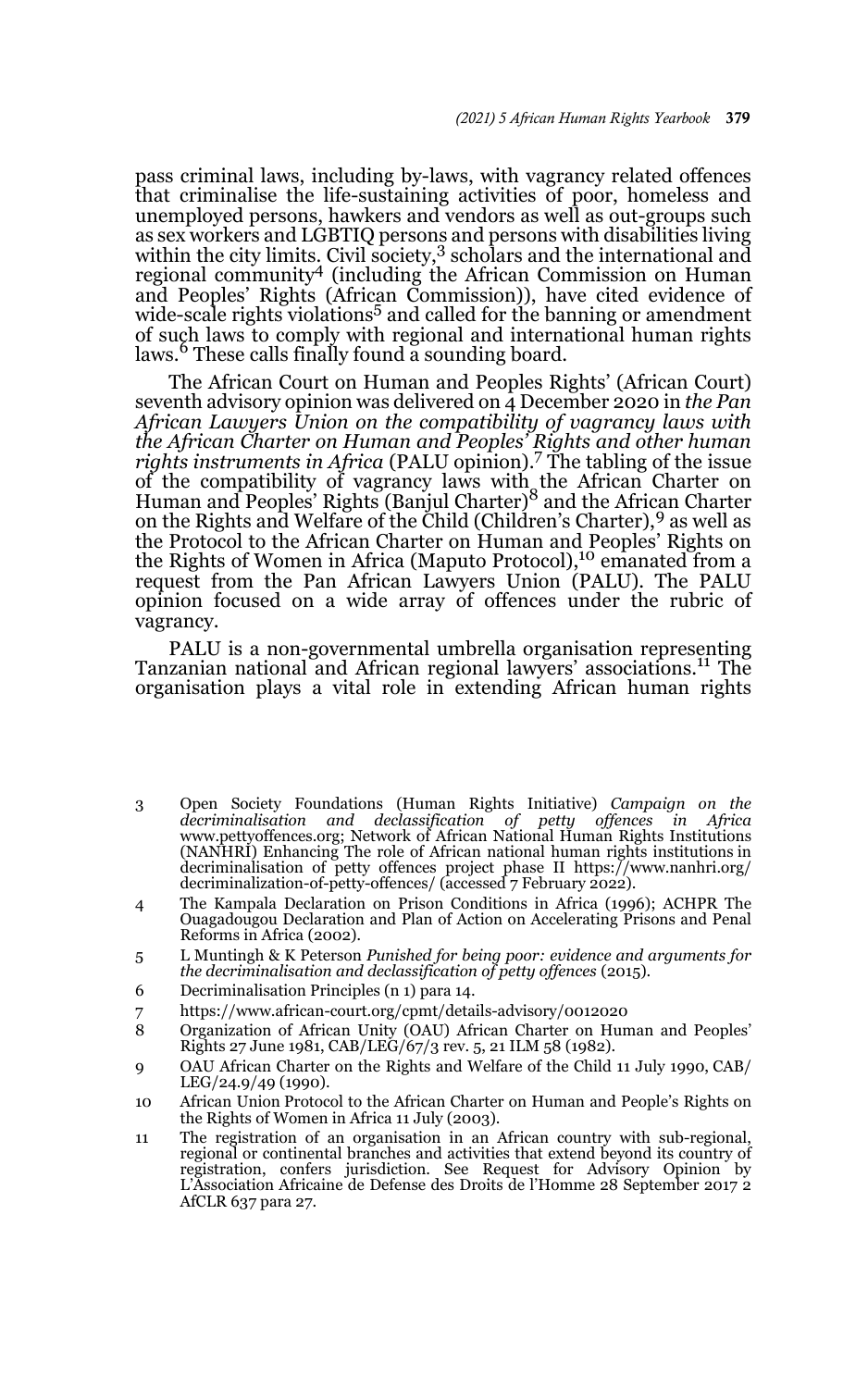jurisprudence as litigator, consultant and legal aid provider before the African Court.<sup>12</sup> PALU has a memorandum of understanding with the African Union (represented by the chairperson of the African Commission).13 Mere observer status with the African Commission does not confer standing to bring a request for advisory opinion as the requirement is that an NGO seeking access must be an 'African organization' recognised by the African Union. Six organisations were granted leave to file briefs as *amici curiae*, and one country, Burkina Faso, made a submission to the African Court. The material jurisdiction of PALU was recognised in that it requested interpretation on particular provisions for the three specified treaties on particular legal aspects related to vagrancy and petty offences.14 Admissibility was granted in light of the African Commission's response to the African Court's request about matters pending before it. The African Commission asked the African Court to consider the Principles on the Decriminalisation of Petty Offences in Africa (Decriminalisation Principles) in relation to the legal matters before it. The Decriminalisation Principles set out a normative framework for dealing with outdated, vague and arbitrary criminal laws pertaining to vagrancy.

The African Court considers matters referred to it by the African Commission, legally binding findings are conferred on the subject matter concerned in contentious cases but not if the Commission would request an advisory opinion.15 Advisory opinions are aimed at providing guidance on the interpretation and clarification of treaties and other instruments to domestic courts and tribunals in terms of resolving legal disputes and is not binding.<sup>16</sup> The advisory jurisdiction of the African Court is broader than any other court or commission, including in relation to subject matter, as it can advise not only on the interpretation of treaties, but also on human rights instruments.17 Its finesse lies in the soft approach where, due to the lack of dispute of facts and the lack of named perpetrating states or actors, advice and encouragement to change a course of violations and a call for<br>implementing the relevant human rights norms are made.<sup>18</sup> The persuasiveness of advisory opinions in the international and regional

- 13 The existence of such a memorandum of understanding confers jurisdiction. See Request for Advisory Opinion by the Centre for Human Rights, University of Pretoria and others 28 September 2017 3 AfCLR 622 para 49.
- 14 Rule 82(2) of the Rules.
- 15 AP van der Mei 'The advisory jurisdiction of the African Court on Human and Peoples' Rights' (2005) 5 *African Human Rights Law Journal* at 27.
- 16 Art 3 of the Protocol to the African Charter on Human and Peoples' Rights on the Establishment of an African Court on Human and Peoples' Rights OAU Doc OAU/ LEG/EXP/AFCHPR/PROT (III) Court Protocol).
- 17 Art 4 of the Establishment Protocol. van der Mei (n 15) 38; R Murray 'The human rights jurisdiction of the African Court of Justice and Human and Peoples' Rights' in CC Jalloh and others (eds) *The African court of justice and human and peoples' rights in context: development and challenges* (2019) 967.
- 18 Van der Mei (n 15) 30.

<sup>12</sup> PALU (undated) https://lawyersofafrica.org/wp-content/uploads/core-01-about-PALUs-work.pdf (accessed 7 February 2022).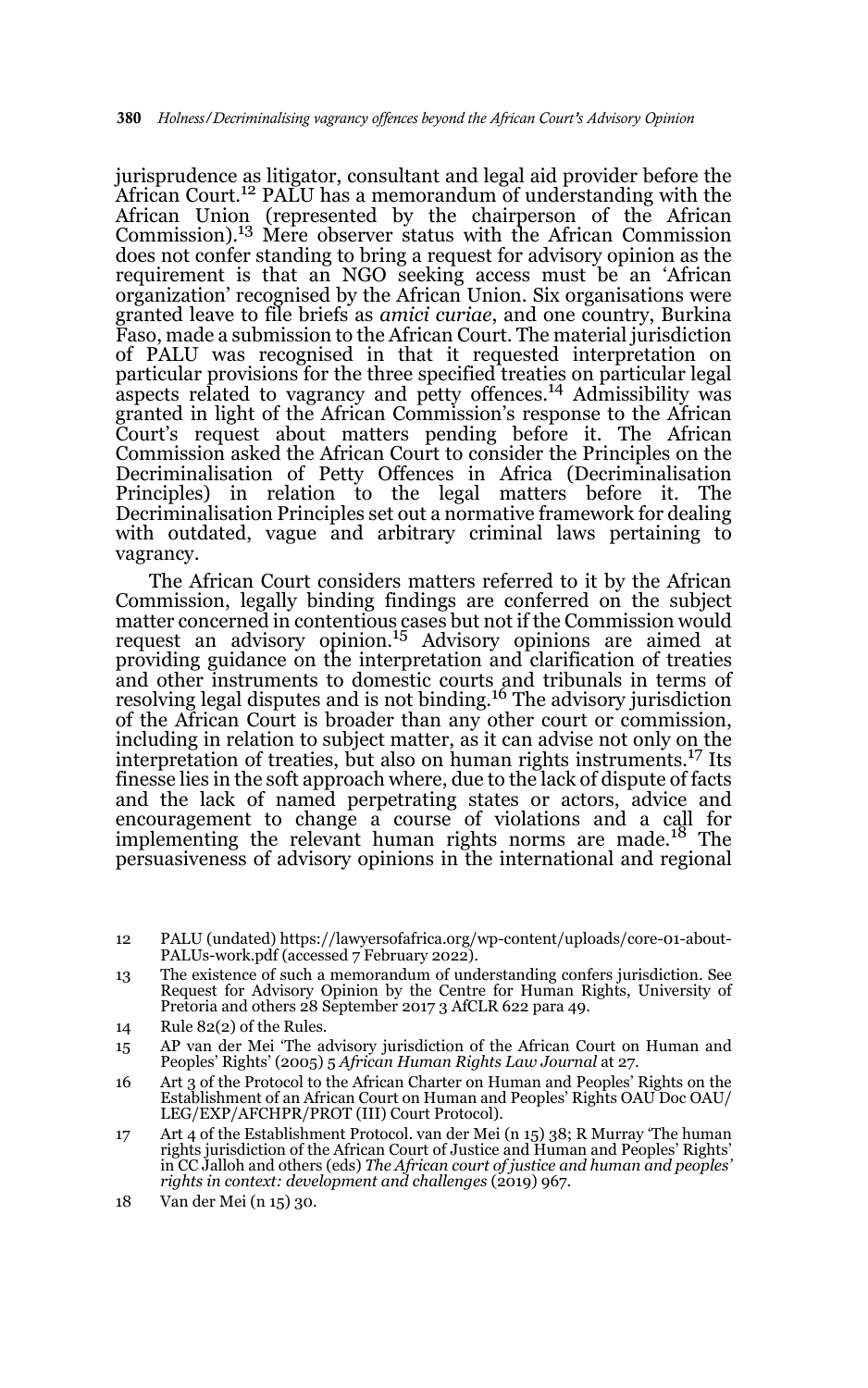arena is promoted as an alternative to coercion.19 The advisory role of the international or regional court (such as the International Court of Justice or the African Court), however, is not limited to the passivity of 'formal confirmation', and they can develop the law where there is ambiguity.<sup>20</sup> The effect of advisory opinions, however, lies in the adoption of international or regional legal norms in state practice.

The substantive aspects of the PALU opinion are now discussed, including the submissions made by *amici* and Burkina Faso.

# **2 SUMMARY OF THE MAIN FINDINGS IN THE PALU ADVISORY OPINION**

### **2.1 The arguments of the requester and intervening parties**

PALU sought clarity from the African Court on whether vagrancy national laws and by-laws from numerous African countries violate specified articles from the Banjul Charter, the Children's Charter and the Maputo Protocol based on the assertion that these laws contain offences that;

- (a) Criminalise not conduct per se, but rather the 'status' of a person as 'being without a fixed home, employment or means of subsistence; having no fixed abode nor means of subsistence and trade or profession; being a suspected person or reputed thief who has no visible means of subsistence and cannot give a good account of him or herself; and being idle and who does not have visible means of subsistence and cannot give good account of him or herself'.
- (b) Mandate ordering a person's deportation to another area after declaring such a person a 'vagrant or rogue and vagabond'.
- (c) Allow a person's arrest 'without a warrant' on the basis that a person has no 'means of subsistence and cannot give a satisfactory account' of him or herself.

In summary, PALU's submissions to the African Court rested on several arguments. The laws:

- (a) Criminalise poverty; punish persons based on an involuntary status, not on the basis of particular conduct; and target or disproportionately impact on poor and vulnerable persons. These outcomes infringe persons' dignity, equality before the law and the right to non-discrimination under the Banjul Charter.
- (b) Allow arrest by the police based on the mere suspicion of having committed an offence or doing so in the future and without evidence or the attempt to obtain evidence. As a result they lead to harassment of particular groups of persons, investigation of 'unclear offences' and the removal of 'undesirable' populations from the streets. These purposes were argued to be 'unnecessary for the legitimate purpose of crime prevention'. Furthermore, the mere suspicion of an offence being committed violates the presumption of innocence until proven guilty in terms of the Banjul Charter.

19 K Oellers-Frahm 'Lawmaking through advisory opinions?' (2011) 12 *German Law Journal* at 1050.

20 F Mayr & J Mayr-Singer 'Keep the wheels spinning: The contributions of advisory opinions of the International Court of Justice to the development of international law' (2016) 76 *ZaöRV* at 447.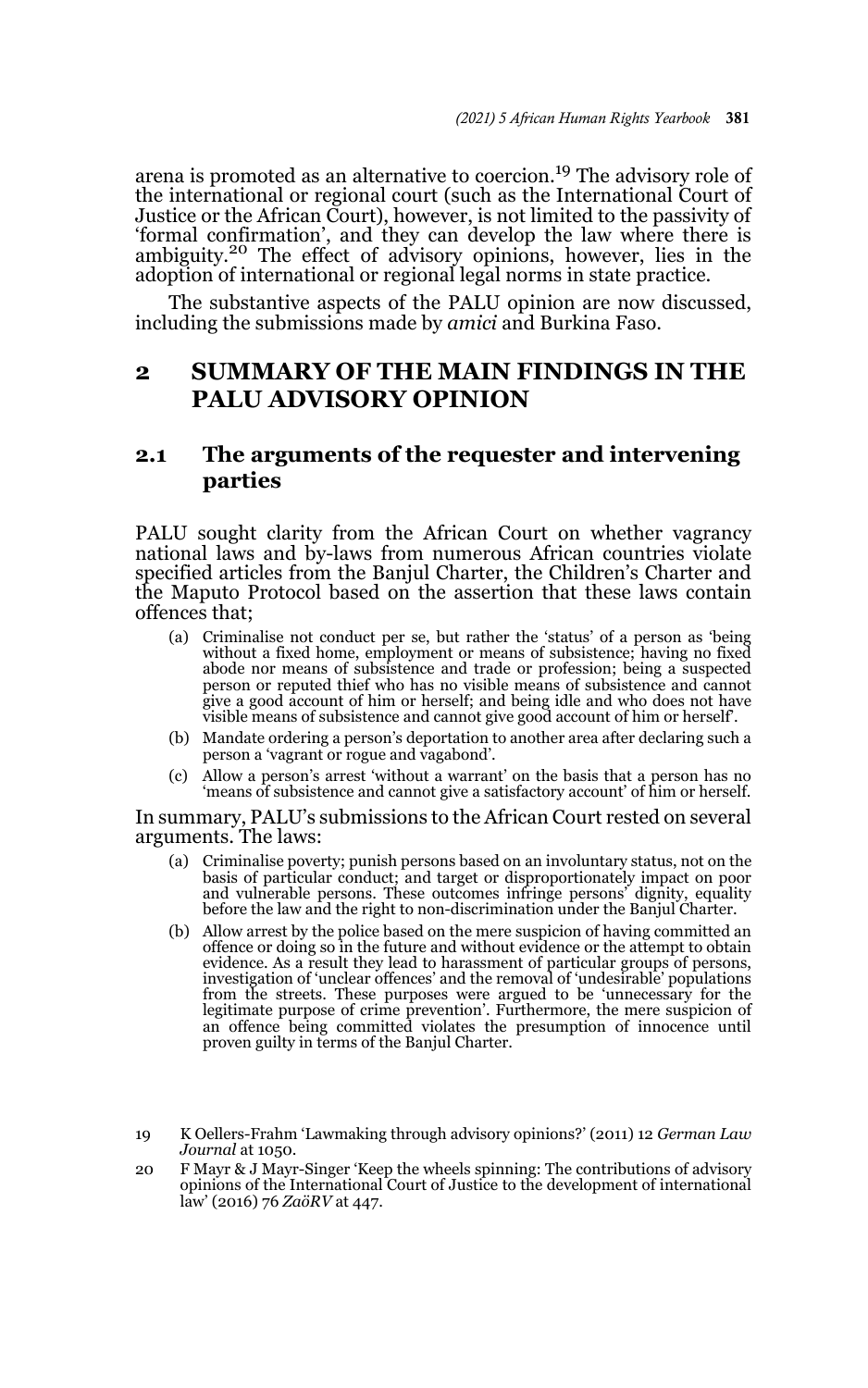- (c) Lead to degrading detention where conditions are appalling, include a lack of food; lead to overcrowding; and such arrests and detentions place a burden on the person's family to provide food or to pay for bail.
- (d) Are imprecise, inaccessible and vague, leaving broad discretion to the police. This results in 'arbitrary and discriminatory enforcement' based on their 'prejudice and social stigma which disproportionately targets poor and marginalised populations'. This therefore violates the rights to equality and equality before the law in terms of the Banjul Charter.
- (e) Can result in banishment to a person's place of origin or deportation where the person is not a citizen, so violating rights to dignity, freedom of movement and protection of the family in terms of the Banjul Charter.
- (f) Are used to arrest street children in violation of their rights to dignity and equal protection of the law; children of families where caregivers are detained suffer food insecurity or likely come into conflict with the law; and children are forcibly relocated in violation of their rights to non-discrimination, best interests and a fair trial, which is in conflict with the Children's Charter.
- (g) Disproportionately affect women who often spend more time in pre-trial detention as they are unable to pay fines, bail or obtain legal representation, so conflicting with their entitlement to protection under the Maputo Protocol.

The submissions of Burkina Faso and the *amici* focused on the effect of the laws. First, the rights violations suffered by the offenders are continuous (during the arrest, before the trial, during and after the trial), and thus flout the prohibition of arbitrary arrest and detention<br>under international human rights law.<sup>21</sup> Second, the laws impact the right to a fair trial, so affecting the presumption of innocence.<sup> $22$ </sup> Third, unnecessary incarceration exacerbates unsafe prison conditions.<sup>23</sup> Fourth, the laws are an ineffective and disproportionate and discriminatory response to social problems such as unemployment, poverty and homelessness and target particular persons, including women, victims of domestic violence and sex workers, and violate the rights to equality before the law and non-discrimination.<sup>24</sup> Fifth, this penal response harms the individual and his/her family, and also in<br>socio-economic terms.<sup>25</sup> Sixth, the laws are used to arrest and detain persons not for the purpose of prosecution but for intimidation and to remove them from the streets.26 Seventh, the laws criminalise the status of the person and not particular conduct.<sup>27</sup> Eighth, the laws 'are a colonial relic that work to reinforce patterns of discrimination instituted by colonial regimes'.28 Ninth, arrest and detention of street children flouts their best interests and constitutes 'exploitation, abuse,<br>discrimination and stigmatisation'.<sup>29</sup> Tenth, vagrancy laws criminalise women and gender non-conforming persons and prejudice their economic activity, including in the informal sector.<sup>30</sup> The broad

- 21 ICJ-Kenya (n 2) para 52.
- 22 Burkina Faso (n 7) para 50.
- 23 NAHRI para 51.
- 24 Burkina Faso and NAHRI paras 50 & 52.
- 25 ICJ-Kenya and NAHRI paras 51-52.
- 26 Centre for Human Rights (CHR) and Dullah Omar Institute (DOI) para 54.
- 27 HRC-Miami and Lawyers Alert para 55.
- 28 Open Society Justice Initiative para 56.
- 29 NAHRI para 111.
- 30 HRC-Miami, Lawyers Alert, CHR & DOI paras 132 to 133.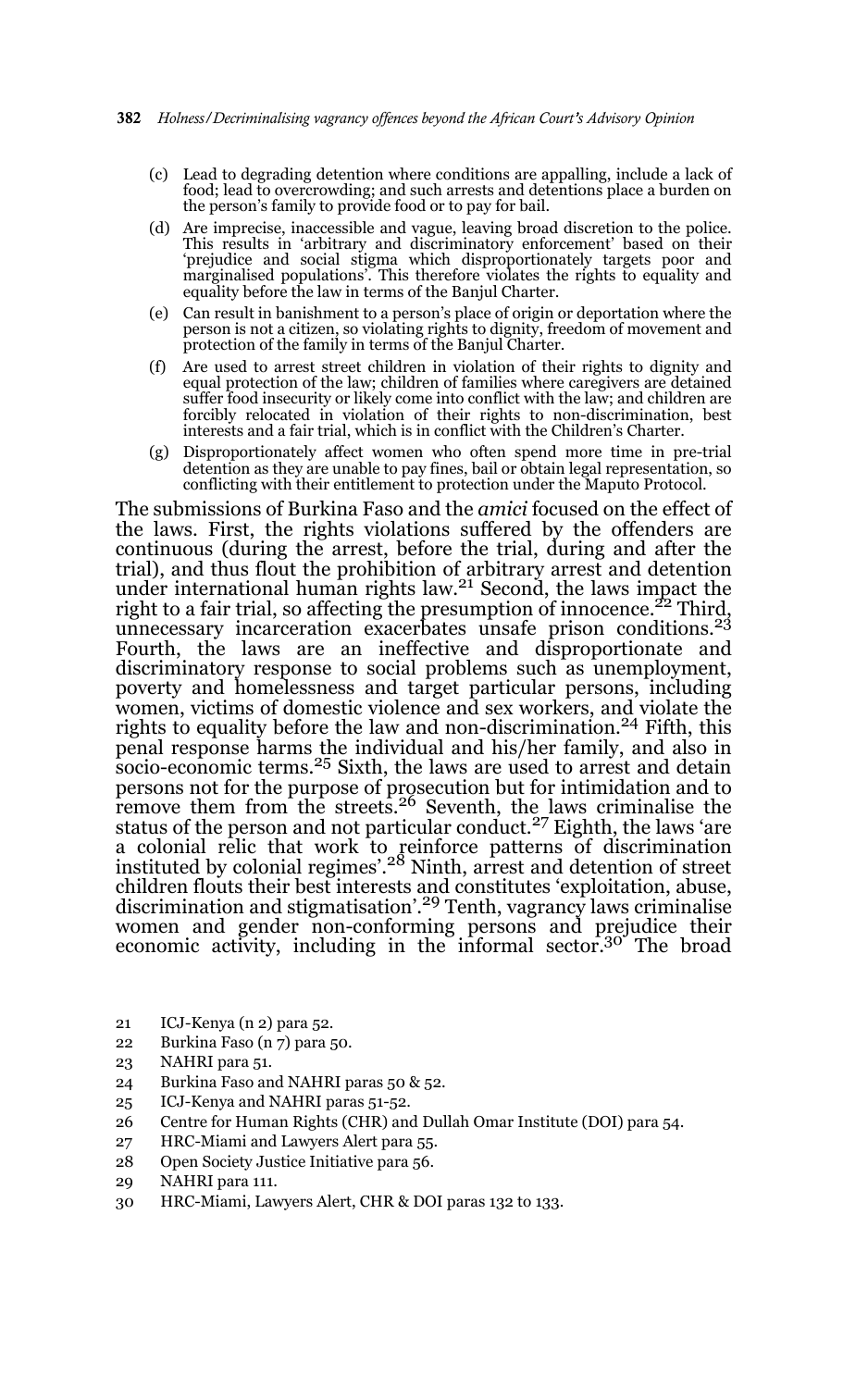discretion conferred on law enforcement allows corrupt practices such as exploitation of women's vulnerability and the extortion of bribes.<sup>31</sup> Detained women and their children are harmed by the enforcement of these laws, including where their partners and spouses are detained, as women then carry the household responsibilities.<sup>32</sup>

The requester's second question, whether a positive obligation rests on states to amend or repeal such laws and the nature of such obligations, was supported by the *amici*. In this regard, the *amici* and Burkina Faso made submissions relating to mechanisms available to states to implement relevant measures.33 For example, states could fully decriminalise the offences such as with Burkina Faso's example<sup>34</sup> or reclassify them into civil offences, or partially do so where deferred or supervisory sanctions are preferred over detention and incarceration,35 and states could release prisoners convicted of petty offences to ameliorate prison overcrowding as has already been done in Kenya and Egypt. $3^6$  Some of the consequences to decriminalisation advocated for by the *amici* included: decreasing prison overcrowding by releasing inmates, which would also address health concerns such as COVID-19; and respect for the dignity and rights of children and women that would be signalled to law-enforcement agencies.<sup>37</sup> PALU highlighted the application of the Kampala Declaration on Prison Conditions in Africa of 1996 and the Ouagadougou Declaration and Plan of Action on Accelerating Prisons and Penal Reforms in Africa to reconsider the use of prisons to prevent crime and to decriminalise petty offences.<sup>38</sup>

#### **2.2 The African Court's position**

A unanimous decision was handed down, with a separate opinion filed by Justice Blaise Tchikaya in French.39 The Court's main opinion was that 'vagrancy' as a concept refers to a person's status and relied on the dictionary meaning and academic writing to articulate the sociological background to this practice of criminalising particular persons.40 Importantly, the African Court describes vagrancy as

- 31 CHR & DOI para 133.
- 32 CHR & DOI.
- 33 ICJ-Kenya flagged the Ouagadougou Declaration's call for decriminalisation of these offences, including sex work, failure to pay debts and disobedience to parents (these particular aspects were not discussed in the opinion) para 146.
- 34 Burkina Faso decriminalised the offence of 'wandering' para 145.
- 35 ICJ-Kenya para 146.
- 36 NAHRI para 147.
- 37 NAHRI para 147 and OSJI para 148.
- 38 Main opinion paras 143-144.
- 39 An official English translation is not available. This separate opinion was translated for the purpose of this case note and is not authoritative.
- 40 para 59, 72.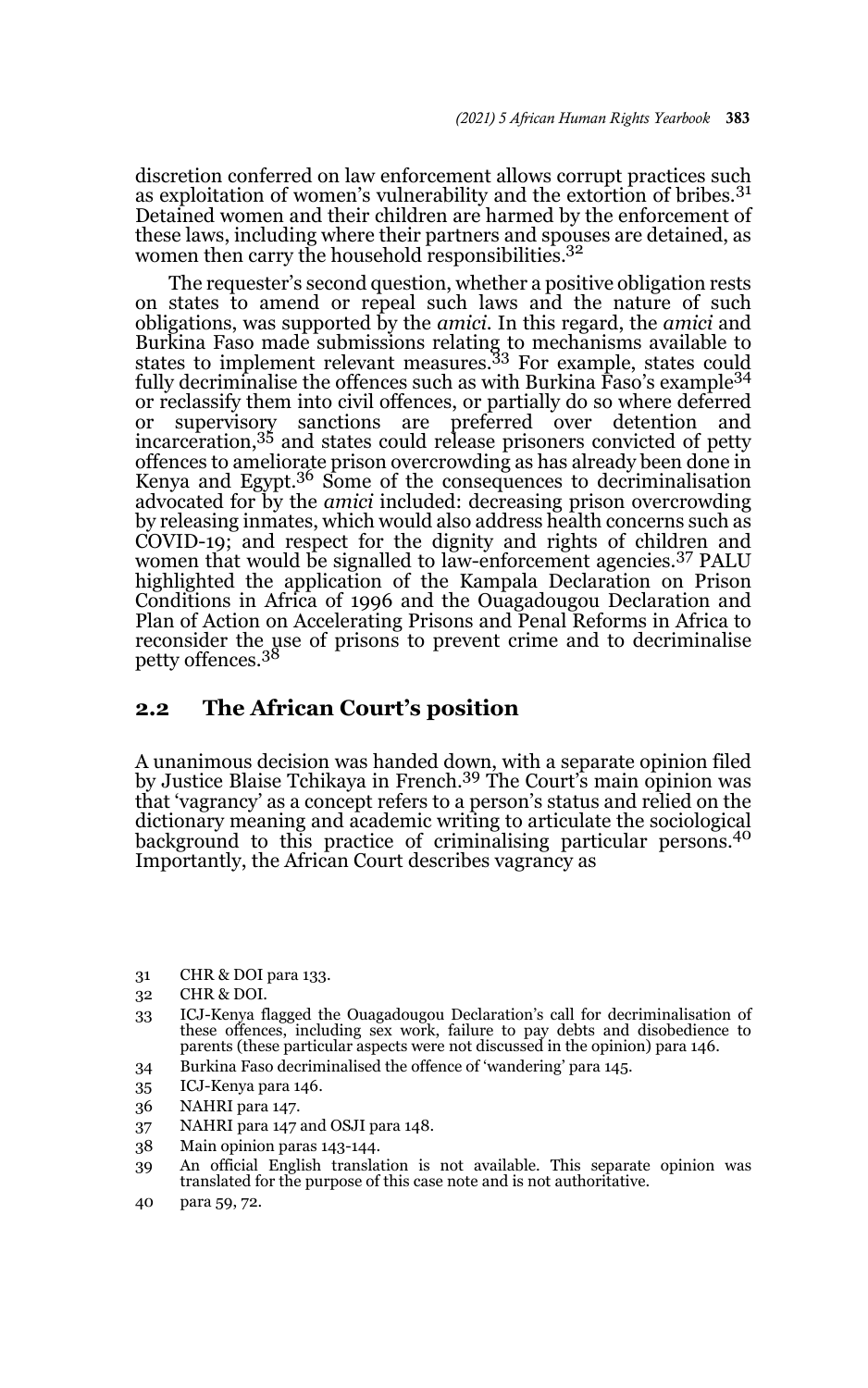a course of conduct or a manner of living, rather than a single act. The term vagrancy is generic. It refers to misconduct brought about by a perceived socially harmful condition or mode of life.<sup>41</sup>

The colonial root of vagrancy laws and its discriminatory impact are identified as follows: 'These terms, the Court holds, are a reflection of an outdated largely colonial perception of individuals without any rights and their use dehumanizes and degrades individuals with a perceived lower status.'42 This is the extent of its consideration of the influence of colonialism on these laws – despite the receipt of submissions on this aspect. The colonial origin of vagrancy laws in many provinces, including in KwaZulu-Natal Province, South Africa, where the eThekwini municipality is situated, is well established.<sup>43</sup> Perhaps the Court's omission in further addressing the perpetuation of this colonial legacy is understandable in that the African Commission did not reference this origin in its Decriminalisation Principles. However, it would have been apt for the African Court to expose the colonial premise44 as an added incentive for states to change their stance towards 'vagrants' broadly speaking, in order to bring transformative change in pursuit of sustainable, inclusive development.

The main opinion did not offer in-depth examples of vagrancy laws in Africa. Instead, passing reference is made to the existence of such offences in penal codes of 18 states and there are summaries of the definition or conceptions of vagrancy under various codes in one paragraph.45 The African Court identifies that the purpose of its use of examples of some states' laws or practices during the opinion is to 'highlight the practical dimensions of the opinion and does not amount to a decision on any factual situation', which is in line with jurisprudence from the Inter-American Court on Human Rights (Inter American Court) delineating this jurisdictional limitation.<sup>46</sup> Its reference to penal codes in particular countries that criminalise vagrancy,47 including a by-law in South Africa, are therefore merely identified examples of potentially impugned vagrancy laws.

The African Court erroneously referred to the example of the bylaws of Ubuhlebezwe local municipality from 2009.48 However, the town of Ixopo and surrounds in this municipality have no beach – as

- 43 J Martens 'Polygamy, sexual danger, and the creation of vagrancy legislation in colonial Natal' (2003) 31 *Journal of Imperial and Commonwealth History* 24; M Killander 'Criminalising homelessness and survival strategies through municipal by-laws: Colonial legacy and constitutionality' (2019) 35 *South African Journal on Human Rights* 70.
- 44 For a historical perspective, see AL Beier & P OcoBock *Cast out: vagrancy and homelessness in global and historical perspectives* (2008).
- 45 Main opinion paras 60 & 135.
- 46 Main opinion para 36 and fn 17 referring to IACHR Advisory Opinion OC-18/03 of September 2003 *Requested by the United Mexican States, Juridical Condition and rights of undocumented migrants* paras 63-65.
- 47 Main opinion (n 7) para 60.
- 48 Main opinion (n 7) 25.

<sup>41</sup> para 57.

<sup>42</sup> para 79.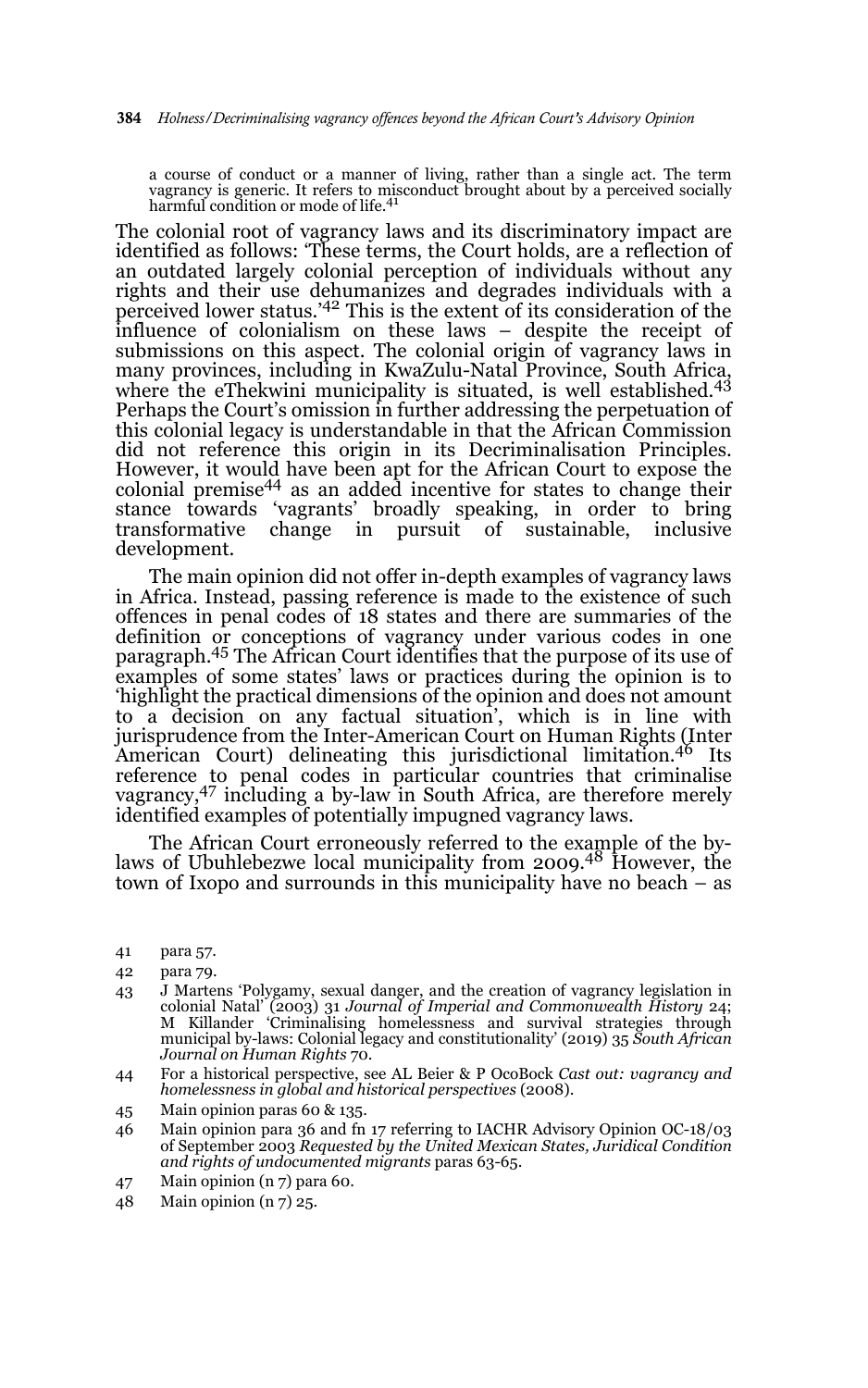referenced in the by-laws. It is assumed that the African Court meant to refer to the eThekwini Municipality's by-laws from 2016, which were identified by two of the *amici curiae* in their submissions: the Centre for Human Rights (CHR) and the Dullah Omar Institute (DOI). The eThekwini Nuisances and Behaviour in Public Spaces By-Law of 2015,<sup>49</sup> and its Beaches By-law of 2015<sup>50</sup> criminalise begging, loitering and life-sustaining activities. Interestingly, the proposed Public Amenities by-laws of Ubuhlebezwe local municipality in 2016 continue to identify loitering as an offence. $5<sup>1</sup>$ 

The separate opinion more carefully traversed examples of vagrancy offences and articulates the fluidity of the concept of vagrancy and the 'African perception' thereof.<sup>52</sup> Justice Tchikaya concludes that the concept of vagrancy under these examples does not 'specify an act or a commission' and that 'being a beggar, poor or wandering cannot in themselves constitute offences'.<sup>53</sup>

In both advisory opinions, the African Court observed that some state legislatures repealed vagrancy laws.54 Courts have declared these to be unconstitutional in other instances, such as in the Malawian case of *Gwanda v The State*, where a street vendor was arrested on his way to work under 'rogue and vagabond' charges*.* 55

The African Court in its advisory opinion also took judicial notice of the ECOWAS decision in *Njemanze and others v Federal Republic of Nigeria*<sup>56</sup> but curiously not the Kenyan decision in *Nyambura & another v Town Clerk, Municipal Council of Mombasa & 2 others.*<sup>57</sup> The latter decision, however, was not successful, as insufficient evidence was led to convince the court that sex workers' arrest and detention under a loitering law was unconstitutional on the basis of gender discrimination.58 The ECOWAS decision found multiple violations of the Banjul Charter, the Maputo Protocol and the Convention on the Elimination of all forms of Discrimination against

- 49 Clause 5(2).
- 50 Clause 10(1).
- 51 Clause 10 of the draft Public Amenities by-laws of Ubuhlebezwe local municipality (2016): 'No person leading the life of a vagrant or who lacks any determinable and legal refuge or who leads a lazy, debauched or disorderly existence or who habitually sleeps in a public street, public place or other non-private place or who habitually begs for money or goods or persuades others to beg for money or goods on his behalf, may loiter or linger about or sleep on, in or at a public amenity.'
- 52 Separate opinion paras 17 to 22, referring to penal codes of Senegal, Algeria, Mali, and Ivory Coast.
- 53 para 24.
- 54 For example, repeal in Angola, Cape Verde, Kenya, Lesotho, Mozambique, Rwanda and Zimbabwe; and modifications or decriminalisation in Tunisia, Burkina Fasa and Kenya.
- 55 Main opinion para 61; separate opinion para 39. *Gwanda v The State* [2017] MWHC 23. Sec of  $184(1)(c)$  of the Penal Code.
- 56 ECW/CCJ/JUD/08/17 (ECOWAS).
- 57 [2011] eKLR available at http://kenyaliisync.africanlii.org/node/117667 (no page numbers).
- 58 W Holness 'eThekwini's discriminatory by-laws: Criminalising homelessness' (2020) 24 *Law, Democracy and Development* at 484-491, 492.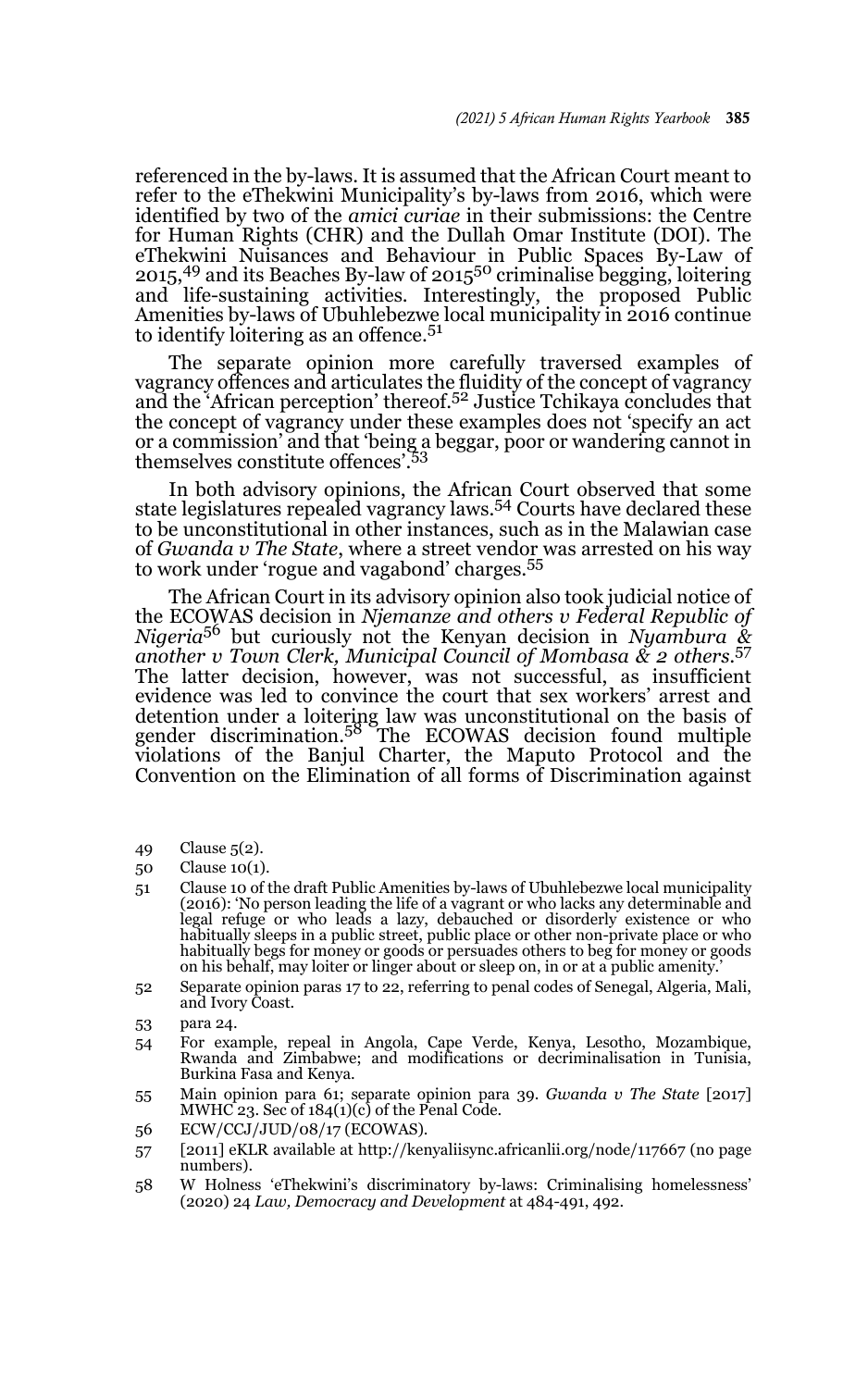Women (CEDAW), where Nigerian women were arrested on suspicion of being sex workers under loitering laws – simply for being on the street late at night.59 Indeed, Jjuuko and Balya explain that such laws perpetuate the control of sexuality of particular persons such as LGBTIQ and sex workers in particular, including in Uganda.<sup>60</sup>

On the impugned rights violations, the African Court agreed with all of the submissions of PALU and, unsurprisingly, these findings are also in line with the articulation of such violations in the Decriminalisation Principles. Specifically, the African Court expressed the view that vagrancy laws infringe articles 2 and 3 of the Banjul Charter on the prohibition against unfair discrimination on the basis of a number of statuses and equality before the law. Here the African Court noted that these laws 'punish the poor and underprivileged, including but not limited to the homeless, the disabled, the gender-nonconforming, sex workers, hawkers, street vendors and individuals who otherwise use public spaces to earn a living' – primarily based on their 'economic' and<br>'underprivileged' status.<sup>61</sup> The exacerbation of their socio-economic situation by the enforcement of such laws is also acknowledged.<sup>62</sup> The Court agrees that arrest under these laws does not meet the purpose of crime prevention or 'keeping people off the streets',  $63$  and, as such, is irrational.64 The Court found that differential treatment on the basis of the status of persons labelled 'vagrants' denies them equal protection of the law.65 Furthermore, arresting persons without a warrant and without reasonable suspicion of an offence committed or about to be committed, flouts articles 2, 3 and 5 of the Banjul Charter. This is because such arrests are 'substantially connected to the status of the individual' and are both a 'disproportionate response' to their poverty<br>and also discriminatory.<sup>66</sup>

The African Court identifies that the lack of clarity and precision in the 'vague, unclear and imprecise language' and 'overly broad and ambiguous nature' of the vagrancy laws do not identify the prohibited conduct to persons subjected to its enforcement by police conferred with broad discretion or the general public.<sup>67</sup> As a result, vagrancy laws violate articles 2, 3 and 6 (on the right to liberty) of the Banjul Charter.

The right to dignity and the prohibition of cruel, inhuman and degrading treatment under article 5 of the Banjul Charter are affirmed in the court's finding that the terminology such as 'rogue', 'vagabond', 'idle' and 'disorderly' are 'outdated', perpetuate a 'colonial perception'

- 61 Main opinion (n 7) 70, 72 & 74.
- 62 Main opinion (n 7) para 70.
- 63 Main opinion (n 7) para 72.
- 64 Main opinion (n 7) para 82.
- 65 Main opinion (n 7) para 73.
- 66 Main opinion (n 7) paras 74, 75 & 82.
- 67 Main opinion paras 71 & 86.

<sup>59</sup> ECOWAS found violations of arts 1, 2, 3 & 18(3) of the ACHPR, arts 2, 3, 4, 8 & 25 of the Maputo Protocol, and arts 2, 3, 5(a) & 15(1) of CEDAW.

<sup>60</sup> A Jjuuko & J Balya 'Taking advantage of political processes to challenge the use of "idle and disorderly" offenses to police sexuality in Uganda' (2020) 75 *University of Miami Law Review Caveat* at 44.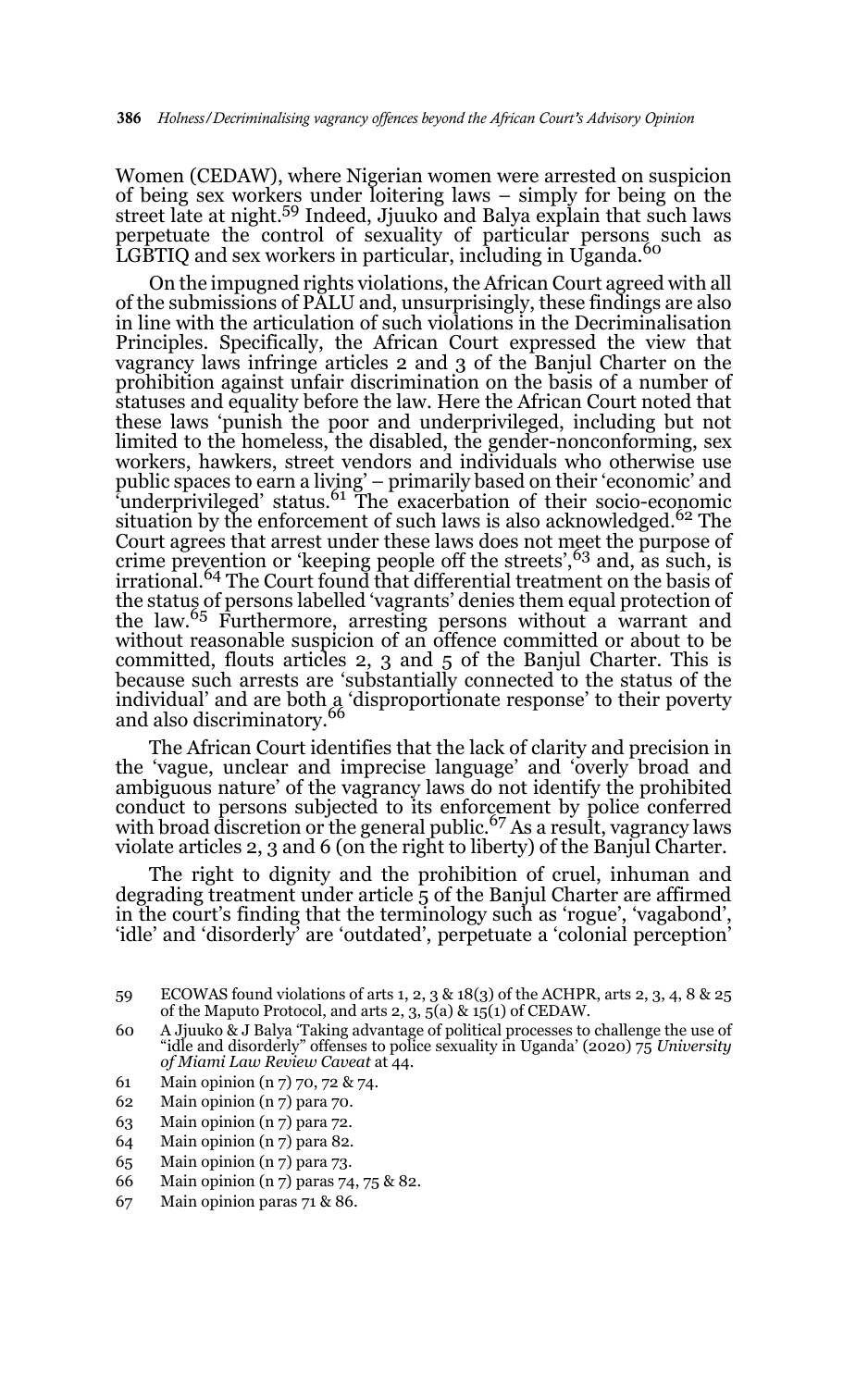of persons as not being rights bearers, and this 'dehumanizes and degrades individuals with perceived lower status'.68 The court articulated its recognition of a 'right to enjoy a decent life' linked to the right to dignity, where it observed that the application of vagrancy laws interferes with peoples' 'efforts to maintain or build a decent life or to enjoy a lifestyle they pursue'.<sup>69</sup> Furthermore, forceful relocation, sometimes with the use of force, violates articles 5 and 12 (freedom of movement) of the Banjul Charter.

The main opinion finds that the arrest of persons and also requiring them to provide explanations about potential criminal culpability, thus requiring self-incrimination, violates the presumption of innocence in article  $7(1)$  of the Banjul Charter.<sup>70</sup> The separate opinion argues that article  $7(2)$  in relation to the principle of legality requiring an offence being an omission or an action, is infringed, as vagrancy laws do not meet this requirement.<sup>71</sup>

Limitations to the right to freedom of movement must, according to the court, be proscribed by law and be necessary in order to 'protect national security, public order, public health or morals or the rights and freedoms of others', and must be consistent with the other rights in the Charter.72 The first condition is met by vagrancy laws, but the last two are not due to them not meeting their purpose in that 'there is no correlation between vagrancy and the criminal propensity of an individual' and because less restrictive measures are available to assist persons affected by these laws.73 Accordingly, the court found that the enforcement of vagrancy laws violates article 12 of the Banjul Charter on the right to freedom of movement.

The right to the protection of the family includes an entitlement to protection from forcible separation.74 The court finds that the arrests and detentions in terms of these laws forcibly removes persons from their families, sometimes relocating them and causing their families 'deprivation of financial and emotional support' – particularly for children, the elderly and persons with disabilities – as well as affecting the physical and moral health of the family in contravention of article 18 of the Banjul Charter.<sup>75</sup>

- 68 Main opinion para 79. This opinion, the court reached, after recalling *Purohit and Moore v The Gambia* [2003] ACHPR 49 para 59 (dehumanizing terminology meted out to persons with psycho-social disabilities).
- 69 Main opinion para 80, in line with the decision in *Purohit and Moore v The Gambia* (n 68) para 61.
- 70 Main opinion paras 89 and 94. The Court relies also on the interpretation of art 14 of the ICCPR and the African Charter's Principles and Guidelines on the Right to a Fair Trial and Legal Assistance in Africa, 2003, regarding the principle against self-incrimination.
- 71 Separate opinion para 46.
- 72 Main opinion paras 97 to 99 relying on art 7 of the African Charter and art 12(3) of the ICCPR.
- 73 para 101.
- 74 para 104 citing the protection of the family unit encapsulated in various international human rights instruments, fn 50.
- 75 Main opinion paras 105 and 107.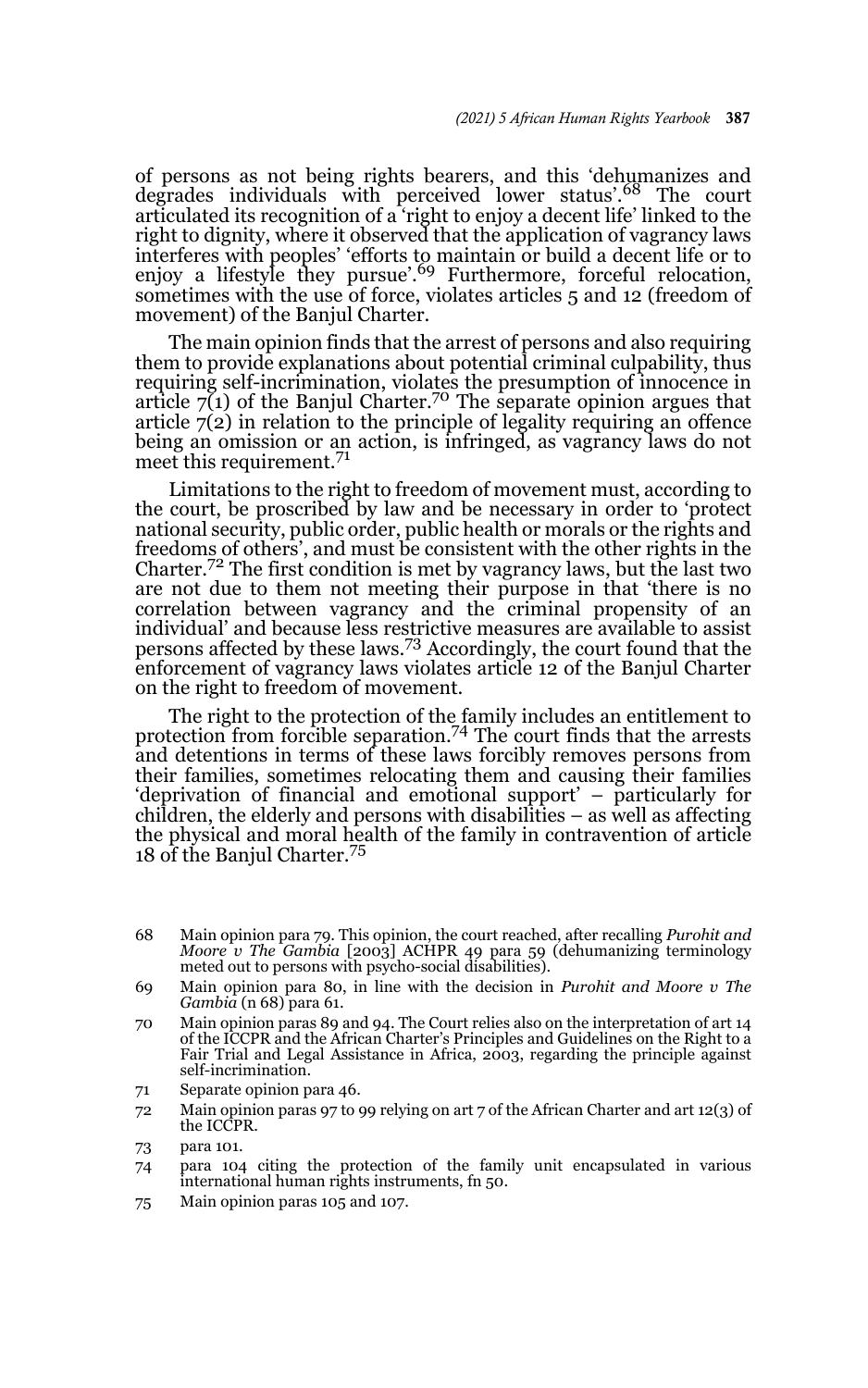Children's right to non-discrimination under article 3 of the Children's Charter, the court found, is infringed by their arrest, detention and forcible relocation.76 This is primarily based on the discrimination they face based on their status.77 Furthermore, the requirement that they provide an account to avoid arrest affects particular 'underprivileged and marginalised' children.78 The court also notes that their removal results in a loss of their 'community and means of livelihood' and where their caregivers are relocated or detained, they suffer 'instability in family relationships and financial<br>problems'.<sup>79</sup> As a cross-cutting principle,<sup>80</sup> the court holds that the application of the laws infringes on children's best interests, without explaining the basis on which this finding is made in relation to the specific averments made by PALU or the *amici.* Children's fair trial rights under article 17 of the Children's Charter are also impugned by arrests of children without a warrant, in terms of ambiguous and vague vagrancy laws, and can also be a 'precursor for further violations of the rights of children'.<sup>81</sup> The dignity and 'worth' of children in conflict with the law and the recognition of age-appropriate treatment and reintegration is recognised.<sup>82</sup>

The court explains that the composite obligation of article 24 of the Maputo Protocol protects women who are poor, and who are heads of<br>households and from marginalised populations.<sup>83</sup> The court recognises the multiple violations suffered by such women as a result of the application of vagrancy laws, including in relation to their rights to dignity, non-discrimination and equality.<sup>84</sup> Furthermore, their economic activities are targeted by these laws.<sup>85</sup> The court finds that these laws violate state obligation in terms of the Protocol, to protect them and provide 'an environment suitable to their condition and their special physical, economic and social needs'.<sup>86</sup>

As for the requester's question about the nature of states' positive obligations to repeal or amend vagrancy laws to conform with the rights under the three treaties, the court disappointingly simply states that the state has a positive obligation to take necessary measures. These include legislative or other measures under articles 1 of the three treaties, and as such they need to 'amend or repeal all their vagrancy

- 77 para 119.
- 78 para 118.
- 79 para 119.
- 80 The Court relies on the African Children's Committee General Comment 5 'State obligations under the African Charter on the Rights and Welfare of the Child (article 1) and System Strengthening for Child Protection' (2018).
- 81 Main opinion para 126.
- 82 para 127.
- 83 para 137.
- 84 para 138.
- 85 para 139.
- 86 para 140.

<sup>76</sup> para 120.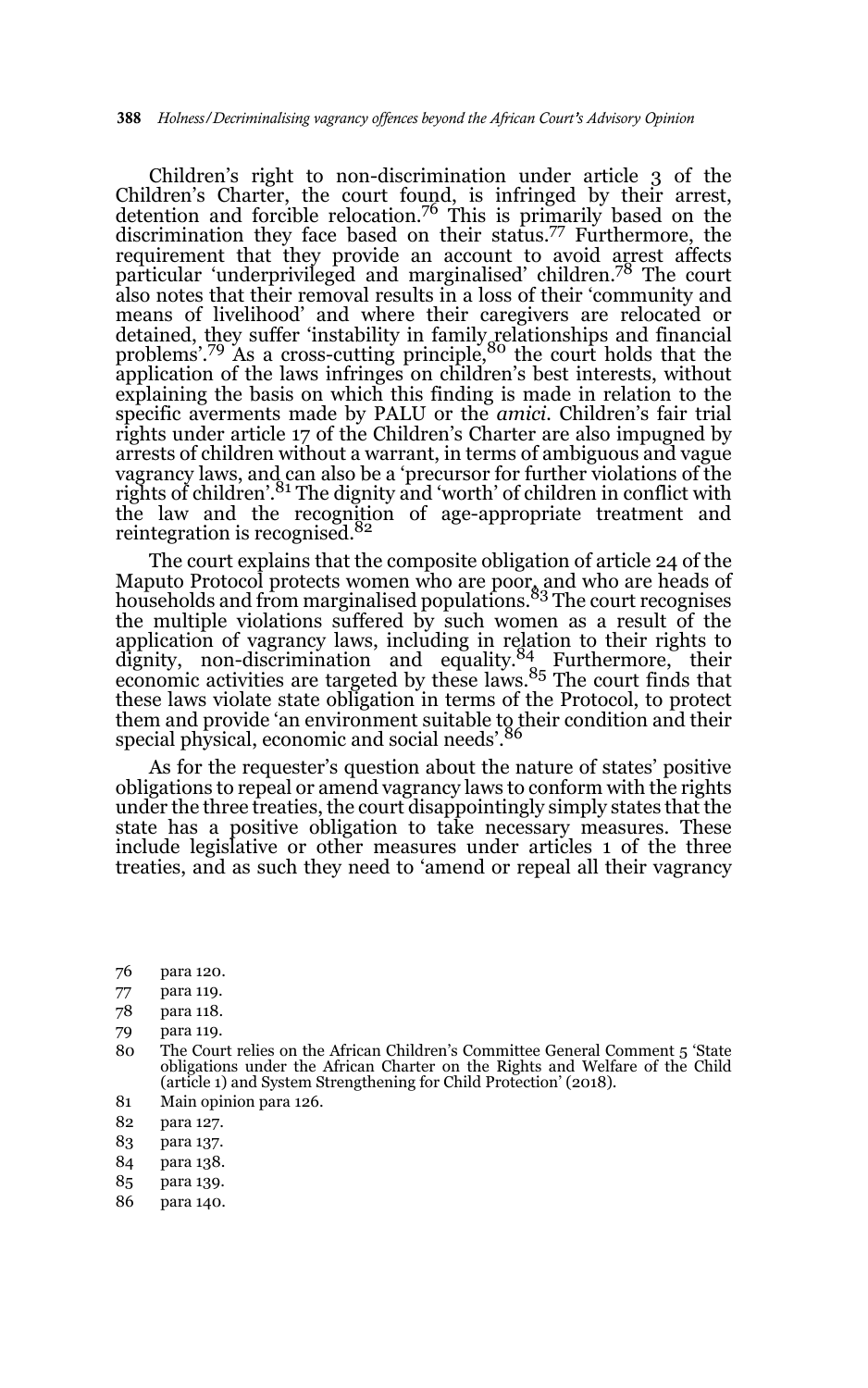laws, related by-laws and other laws and regulations' – to bring them in line with the three treaties. $\delta$ 

The separate opinion of Justice Tchikaya illuminates more thoroughly some of the debates that animated the Court in its deliberations and yet which were not traversed in the main opinion. Justice Tchikaya notes that the colonial origin of the laws is indisputable and that they were used for 'arbitrary arrests and for the excessive and abusive use of colonial power'.88 The vexed issue of succession between the colonial states and current sovereign African states is delineated. Justice Tchikaya advises that while the laws may have had colonial roots, the 'criminal treatment that States currently administer to the so-called vagrants proceed under their own authority'.<sup>89</sup> The Justice explains further that it is up to the states concerned to 'set the framework and intervene' – as states have 'irreducible national jurisdiction in criminal matters'. The inference here is two-fold:

First, states have the discretion on what to make of the obligation to amend and ban vagrancy offences based on the 'national margin of appreciation' that exists to 'temper the obligations of states'.90 Justice Tchikaya refers with approval to the African Commission's decision in *Prince v South Africa,* where the doctrine of the margin of appreciation was stated to mean that a state is itself 'better prepared to adopt [relevant] policies' as it 'knows very well its society, its needs, its resources … and the necessary fair balance between the competing and sometimes conflicting forces that form its society'.<sup>91</sup>

The second inference comes from the reiteration of the principle of the application of the good faith principle of treaties' binding nature,<br>which is derived from the Vienna Convention on the Law of Treaties.<sup>92</sup> The separate opinion articulates that where a violation is 'manifestly and objectively' evident, such as with the 'sociologically practical domain of vagrancy', states must act in good faith and 'respond to a<br>situation of social proximity'.<sup>93</sup> In other words, states must act, but how they do so is circumscribed by their own contexts.

Fortunately, Justice Tchikaya identifies that the African Court's opinion that the states are obliged to take measures 'as soon as possible' should have been discussed more in the main opinion – for example in relation to whether this means a 'reasonable time' or 'a short time'.<sup>94</sup> However, urgency in taking action is implied by the statement that as 'a general principle of law, the maintenance of an illegality constitutes a

- 88 Separate opinion para 48.
- 89 para 50 referring to the principle that transfer of laws and regulations is a result of territorial sovereignty.
- 90 Separate opinion para 53.
- 91 *Prince v South Africa* (2004) AHLHR 105; para 51 referred to in the Separate opinion para 55.
- 92 Arts 26 and 46(2) of the Vienna Convention on the Law of Treaties.
- 93 Separate opinion para 37.
- 94 para 33.

<sup>87</sup> para 154.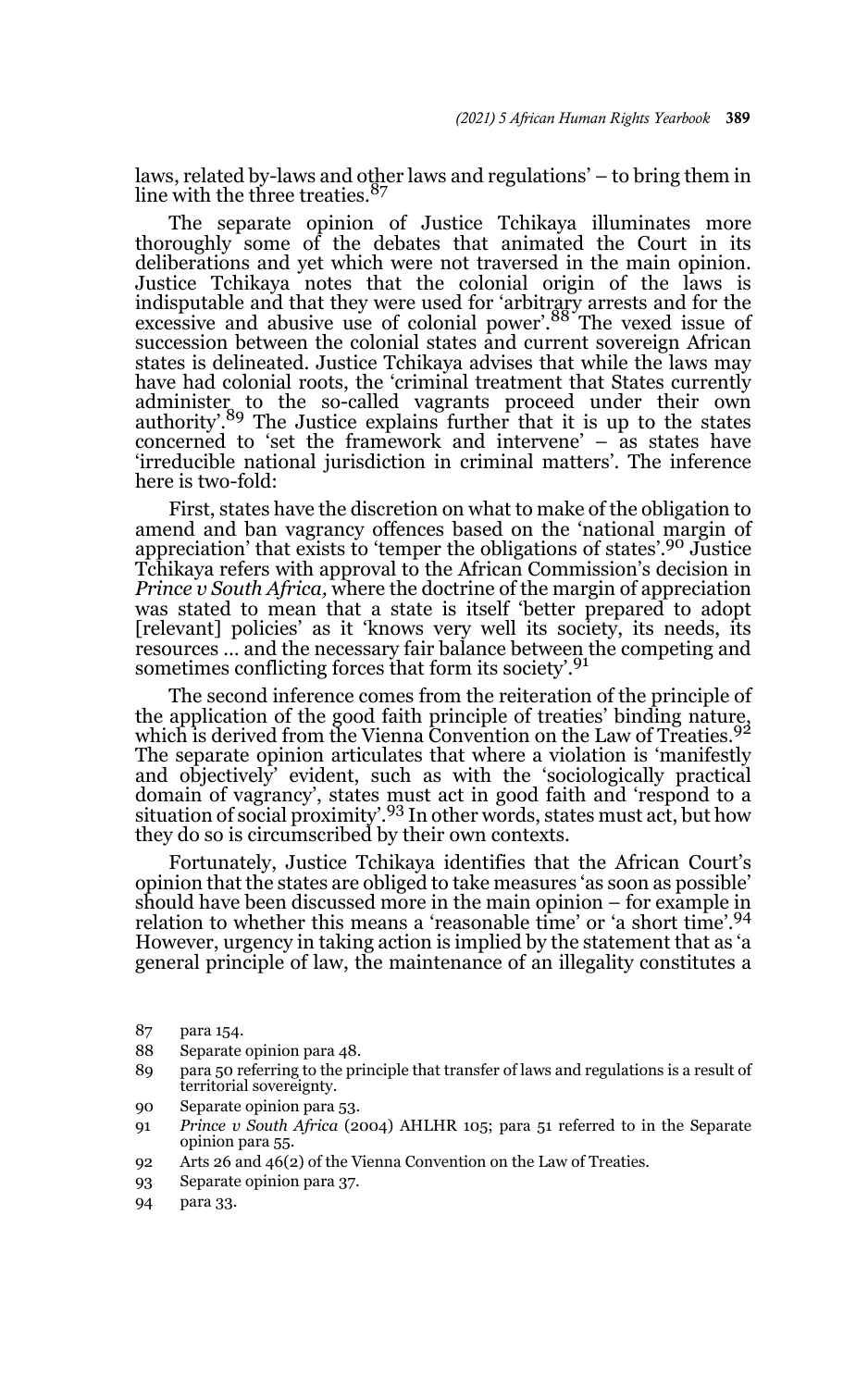legal uncertainty which must be remedied'.95 The 'abrupt' nature of the African Court's answer to PALU's request about the nature of the states' positive obligation to review their laws, is therefore defended in the separate opinion.<sup>96</sup>

# **3 DISCUSSION OF THE PALU ADVISORY OPINION**

The intervention of PALU to seek advice from the African Court's comes on the back of a concerted campaign by stakeholders, who have sought social justice for persons affected by petty offences. Civil society has supported the enhancement of the role of national human rights institutions (NHRIs), such as the South African Human Rights Commission  $(SAHRC),<sup>97</sup>$  in guiding states on how to meet their international obligations in relation to decriminalising petty offences in laws, policies and administrative measures, and exploring different ways of dealing with petty offences that do not violate human rights. Nonetheless, the perspective of NHRIs such as the SAHRC is premised on measures dealing with prison overcrowding,98 and not on the serious rights violations perpetrated by state-sanctioned petty offences that require their unbanning.

That said, the impact of the COVID-19 pandemic on the rights of homeless persons has highlighted some of the acute struggles that they face and the need for social interventions, not criminal interventions, to assist these groups. Promisingly, the SAHRC took a strong stance in its litigation into the Cape Town metropolitan municipality's egregious approach to shelters for homeless persons during the lockdowns.<sup>99</sup> Other states and NHRIs in Africa, however, have started making strides to undo the damage that vagrancy offences cause to affected persons.100 Where law reform is still in process, presidential directives

- 95 Van der Mei (n 15) 30.
- 96 Main opinion para 34.
- 97 SAHRC *National consultation on the African Commission Principles on Decriminalisation of Petty Offences in Africa* (21 November 2018) https://www. sahrc.org.za/index.php/sahrc-media/news-2/item/1664-media-alert-national-co nsultation-on-the-african-commission-principles-on-decriminalisation-of-pettyoffences-in-africa (no report on this consultation is available publicly); African Policing Civilian Oversight Forum & SAHRC *Report on Dialogue on Human Rights and Policing* (2 May 2018) 4-6 http://apcof.org/wp-content/uploads/ apcofhumanrightsdialoguereport-2-3may2018johannesburg.pdf (this report does not mention the role of banning or amending laws that create petty offences, but engages with the role of the police and policy development).
- 98 SAHRC *Report of the South African Human Rights Commission: The implementation of the OPCAT in South Africa* 2019/2020 (2020) 29 https:// www.justice.gov.za/ilr/docs/2019-20-NPM-AnnualReport-SAHRC.pdf (accessed 16 February 2022).
- 99 Discussed below.
- 100 Uganda's NHRI calls for decriminalisation of petty offences and amendment of their Penal Code Act; Human Rights Awareness and Promotion Forum 'When being poor and 'undesirable' is a crime: reflections on the impact of the 'Idle and disorderly' laws on marginalised groups in Uganda' (2018) 5 *The Human Rights*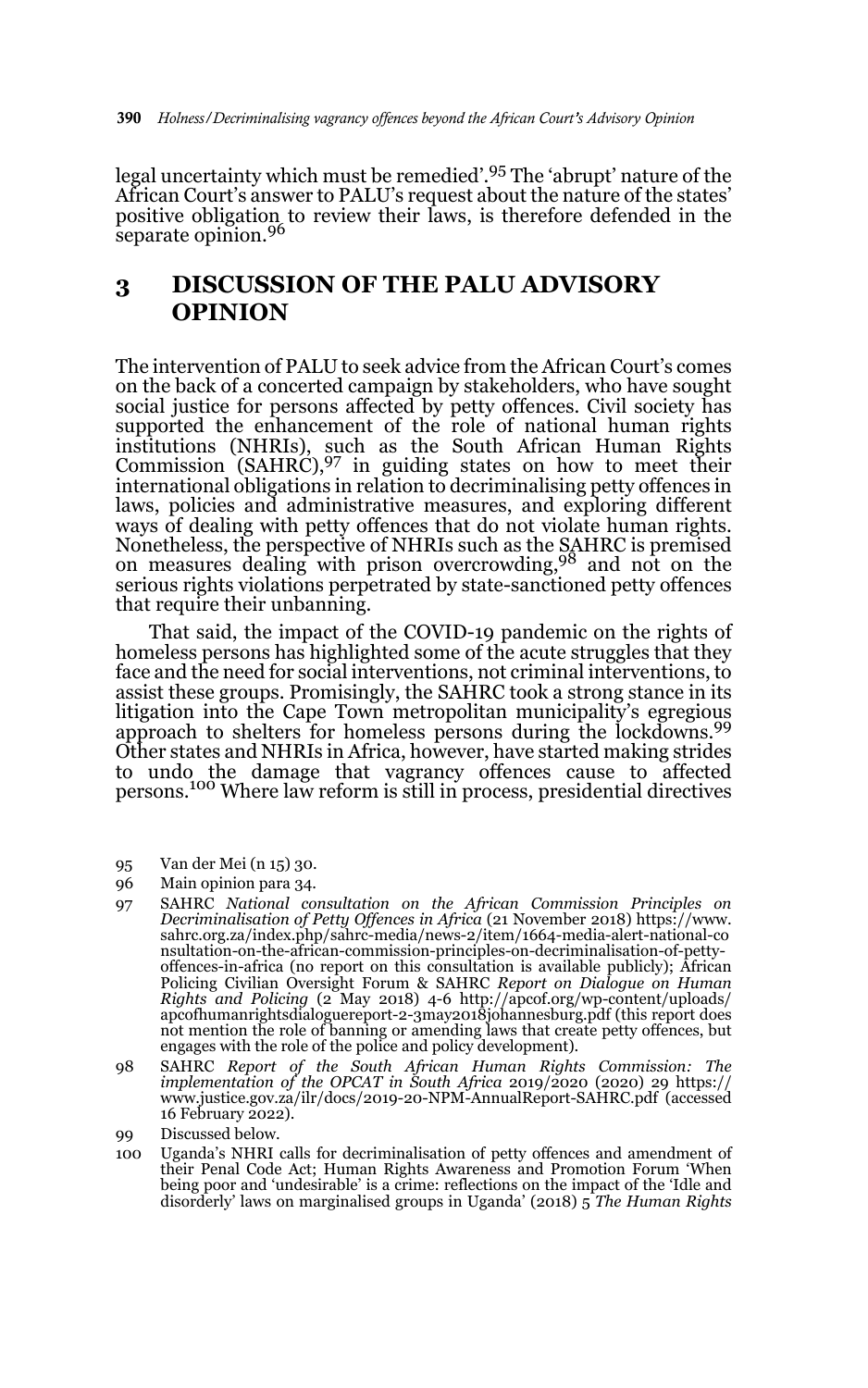have been used to release persons arrested under petty offences.<sup>101</sup> The request for the PALU opinion was lodged in 2018, pre-COVID-19 and it is not clear from public records when submissions closed. This means that it is possible that submissions regarding the impact of COVID-19 on the enforcement of petty offences and its prejudice in respect of particular populations such as the homeless and migrants – constituting violations of a variety of provisions of the three treaties considered – was not properly before the African Court. This is so, except for a limited reference made in the opinion to a submission by an *amicus* that decriminalisation will address some of the prison overcrowding – considering the COVID-19 pandemic and its impact on prisoner health.102 This advisory opinion, given the timing of the judgment, was an opportune moment for the African Court to reflect on the dire need for decriminalisation of petty offences, particularly as COVID-19 continues to wreak havoc in Africa in relation to the health and movement restrictions of persons. The African Policing Civilian Oversight Forum (APCOF) made a submission to the Special Rapporteur on Prisons, Conditions of Detention and Policing in Africa.<sup>103</sup> It identified that the 'enactment of legislative and regulatory instruments to curb the spread of COVID-19' disproportionately affects poor and marginalised persons and results in 'criminal justice sanctions in the context of what are public health and social justice issues'. APCOF argued that the impact of petty offence criminalisation on the poor, including overcrowding, exacerbates pre-existing public health and human rights violations and that states should decriminalise life-sustaining activities in public spaces and rather find permanent alternatives to detention for petty offences during and after the COVIDera.

The findings of rights violations in the opinion are not controversial as they correspond to those in the Decriminalisation Principles. While the African Court was called on to determine the compatibility of petty offences with the three AU treaties, it also referred to its own jurisprudence, United Nations treaties, general comments from treaty monitoring bodies (TMBs), and an ECOWAS decision. The broad mandate of the African Court where it interprets and applies treaties outside of the AU, is not problematic *per se*, and will not result in

100 *Advocate Magazine* https://hrapf.org/index.php/resources/human-rights-ad vocate-magazine/102-fifth-issue-of-the-human-rights-advocate/file; Jjuuko & Balya (n 60) 43; Sierra Leone's New Bail and Sentencing guidelines were developed to provide non-custodial sentences for petty offences.

- 101 IGP orders release of 'Idle and disorderly' offenders *The Independent* 2 October 2019 https://www.independent.co.ug/igp-orders-release-of-idle-and-disorderlyoffenders/ (accessed 16 February 2022).
- 102 OSJI submission para 148.
- 103 APCOF Submission to the Special Rapporteur on Prisons, Conditions of Detention and Policing in Africa at the 66th Ordinary Session of the African Commission on Human and Peoples' Rights July 2020 available at https://osisa.org/66thordinary-session-of-the-african-commission-on-human-and-peoples-rights/ (accessed 16 February 2022).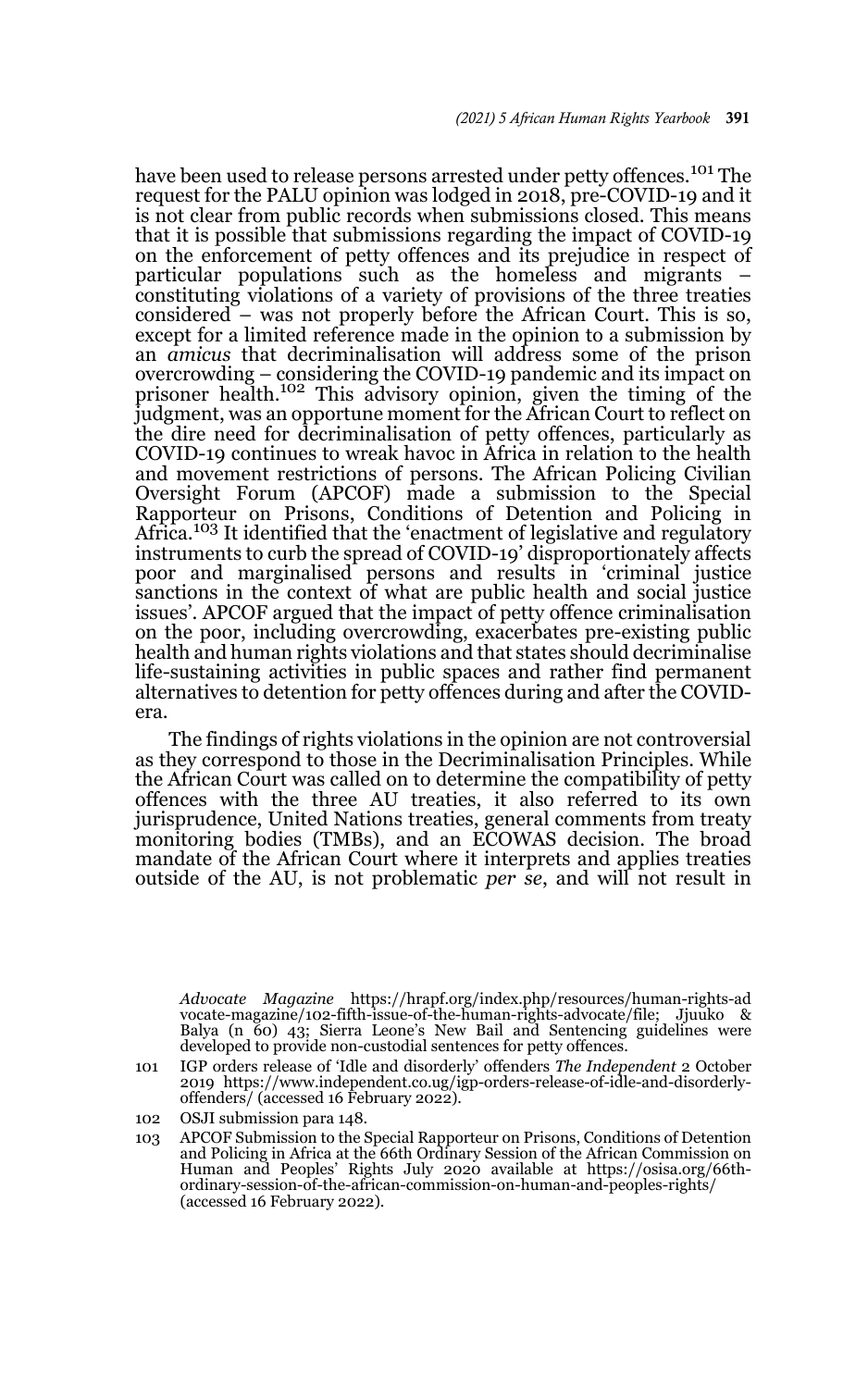jurisprudential chaos.104 Indeed, the reference to the ICCPR's conceptualisation of the right to freedom of movement and the African Court's interpretation that limitations to this right should not 'nullify its essential content', are not controversial. Helpfully, in light of a lack of guidance from the African Commission or other TMBs such as the African Committee of Experts on the Rights and Welfare of the Child (African Children's Committee) on the right to freedom of movement, the African Court's reliance on the Human Rights Committee's interpretation of this right as not being subjected to the person's 'purpose or reason for staying in or moving out of a specific place', is crucial. This is to determine the much needed link with the status or reason for a person occupying a public space or using it for lifesustaining activities.

Surprisingly, the African Court did not refer to the report of the Special Rapporteur on Extreme Poverty and Human Rights,<sup>105</sup> the guidelines of the Special Rapporteur on the Right to Adequate Housing,<sup>106</sup> or the UN Committee on the Rights of the Child's General Comment on children in street situations.107 These call for the review of laws, policies and measures that discriminate against poor and homeless persons by criminalising vagrancy/loitering, and forcibly evicting homeless persons – including street children. The fact that vagrancy offences, where convicted, left a person with a criminal record, further impacted on their acute marginalisation. This was not traversed in the PALU opinion, perhaps because it was not raised by this argument has been made by other PALU. However, commentators.<sup>108</sup>

Of concern is the lack of explicit examples of state vagrancy laws described in the main opinion (though this is partly remedied in the separate opinion), particularly the wording of criminal provisions – except the mention of the South African by-law example. Curiously, the examples provided are summaries of descriptions such as 'suspected person or reputed thief who has no visible means of subsistence and cannot give a good account' or being a 'rogue' or 'vagabond'. While one can clearly group many nations' offences in this way, the distinct impression derived from the main opinion is that the justices shied away from naming and shaming particular states. The South African

- 107 Committee on the Rights of the Child *General Comment No 21 on Children in Street Situations* (2017) CRC/GC21/2017 para 14.
- 108 K Peterson 'Law and policy: Barriers to accessing justice for sustainable development' (2020) 21 *ESR Review* at 25.

<sup>104</sup> A Rachovista 'On new 'judicial animals': the curious case of an African Court with material jurisdiction of a global scope' (2019) 19 *Human Rights Law Review* at 255.

<sup>105</sup> United Nations Office of the Human Rights Commissioner (UNOHRC) *Report of the Special Rapporteur on extreme poverty and human rights, Ms Maria Magdalena Sepúlveda Carmona on the penalization of people living in poverty* 4 August 2011 A/66/265 para 21.

<sup>106</sup> United Nations General Assembly *Guidelines for the implementation of the right to adequate housing Report of the Special Rapporteur on adequate housing as a component of the right to an adequate standard of living, and on the right to non-discrimination in this context* 29 December 2019 A/HRC/43/43 para 33.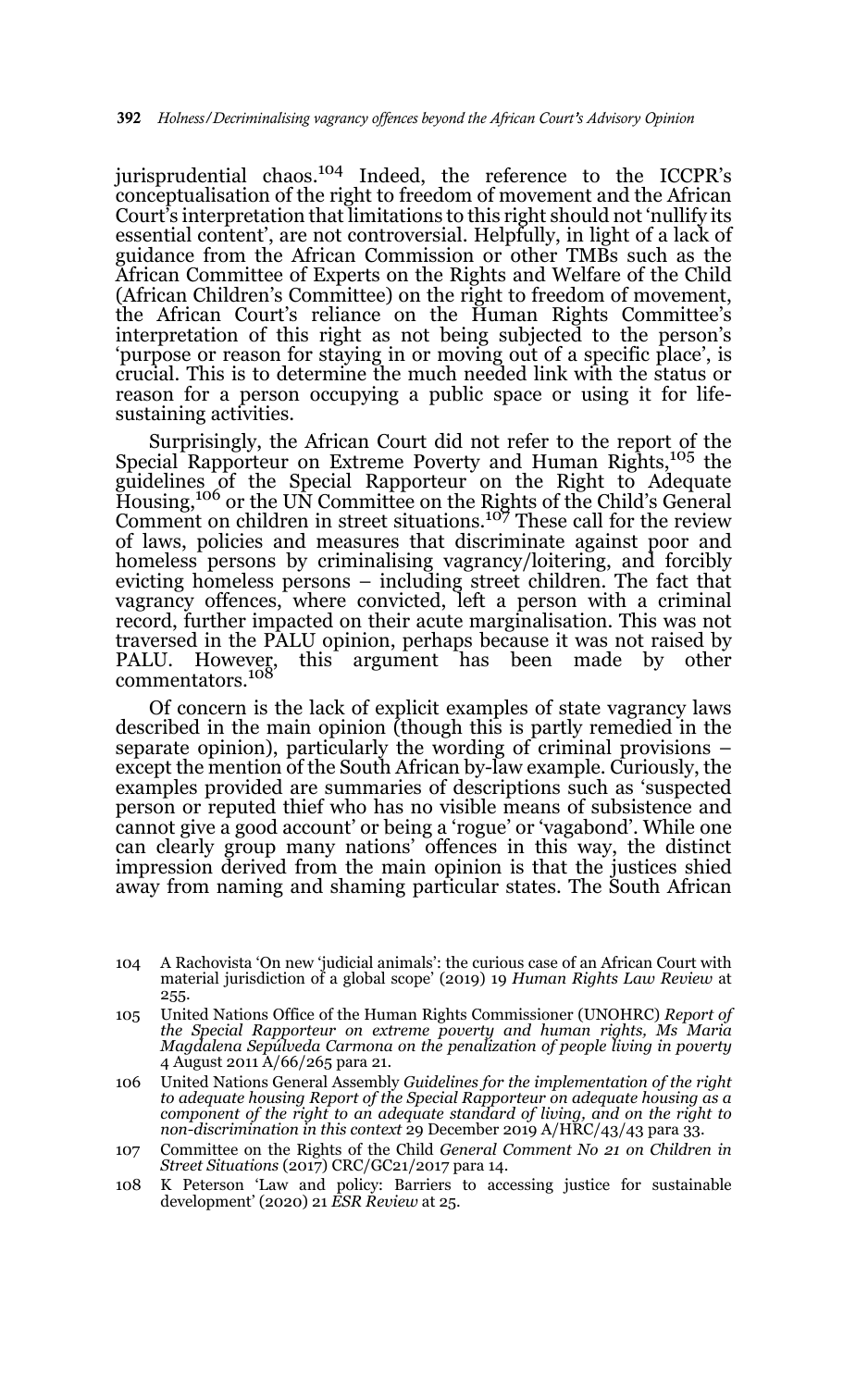example is helpful as it is the only by-law that is mentioned in the opinion – as both main and the separate opinion refer to impugned penal codes (national laws). The reference to the *Gwanda* case by the African Court was brief.<sup>109</sup> That case, with three judgments, is helpful to potential litigants, *amici,* legislatures and other domestic courts for comparative reasons.

Five aspects from these judgments are noteworthy. First, the main judgment in *Gwanda* by Justice Mtambo lists many cases where rogue and vagabond convictions were overturned but the courts did not invalidate the law.110 Those cases are instructive as the courts identified the poverty targeting aspect of the law, despite making *obiter* statements about it criminalising poverty. Second, the court only declared one subsection of the law unconstitutional.<sup>111</sup> In another *obiter* statement, the Malawian High Court stated that the 'reputable thief without visible means of subsistence who cannot give a good account of himself offence<sup>112</sup> criminalises such suspected persons and is overbroad. However, it did not declare it unconstitutional. Third, the court identified that there are other laws available to law enforcement that can be used to question and arrest persons in a 'more investigative and/or targeted manner with respect to clear offences' or on 'reasonable suspicion' of committing an arrestable offence.113 Fortunately, this instruction is somewhat tempered by the court indicating that 'heavy handed' police conduct will not be countenanced – even under the guise of legitimate offences.114 Fourth, the court accepted evidence from an *amicus* of a research report which found that the deterrent effect of these laws is not supported and thus the law is not proportional.<sup>115</sup> Fifth, the main judgment, concerningly stated, but again *obiter,* that parliament should draft a 'new vagrancy law'.116 Justice Kalembera's concurring judgment elucidated the status<br>targeting aspect of the criminalising law.<sup>117</sup> Justice Ntaba's concurring judgment sought to provide a remedy that is broader than mere declaration of invalidity. It would have: ordered the legislature and executive to fill the gap created by striking down this law, ordered an

- 109 The judgments can be found at https://malawilii.org/mw/judgment/high-courtgeneral-division/2017/23.
- 110 For example *Republic v Balala* [1997] 2 MLR 67; *Chidziwe v Republic*, Criminal Appeal 14 of 2013 (unreported).
- 111 *Gwanda* (n 55) 26.
- 112 Sec 184(1)(b) of the Malawian Penal Code.
- 113 The offence of criminal trespass (sec 319 of the Penal Code); and arrest of persons about to commit an arrestable offence or on the basis of reasonable grounds of suspecting to be about to commit an arrestable offence (sec 28 of the Criminal Procedure and Evidence Code). *Gwanda, Mtambo* judgment, 26. Justice Ntaba' judgment para 4.64, however disagrees and opines that sec 28 is procedural and does not create an 'offence'.
- 114 *Gwanda* (n 55) *Mtambo* judgment, 27.
- 115 Referring to the study that the *amicus* Centre for Human Rights Education, Advice and Assistance (CHREAA) cited, namely A Meerkotter and others *No justice for the poor: a preliminary study of the law and practice relating to arrests for nuisance-related offences in Blantyre, Malawi* (2013) 66.
- 116 *Gwanda* (n 55) *Mtambo* judgment, 26.
- 117 *Kalembera* judgment, 13.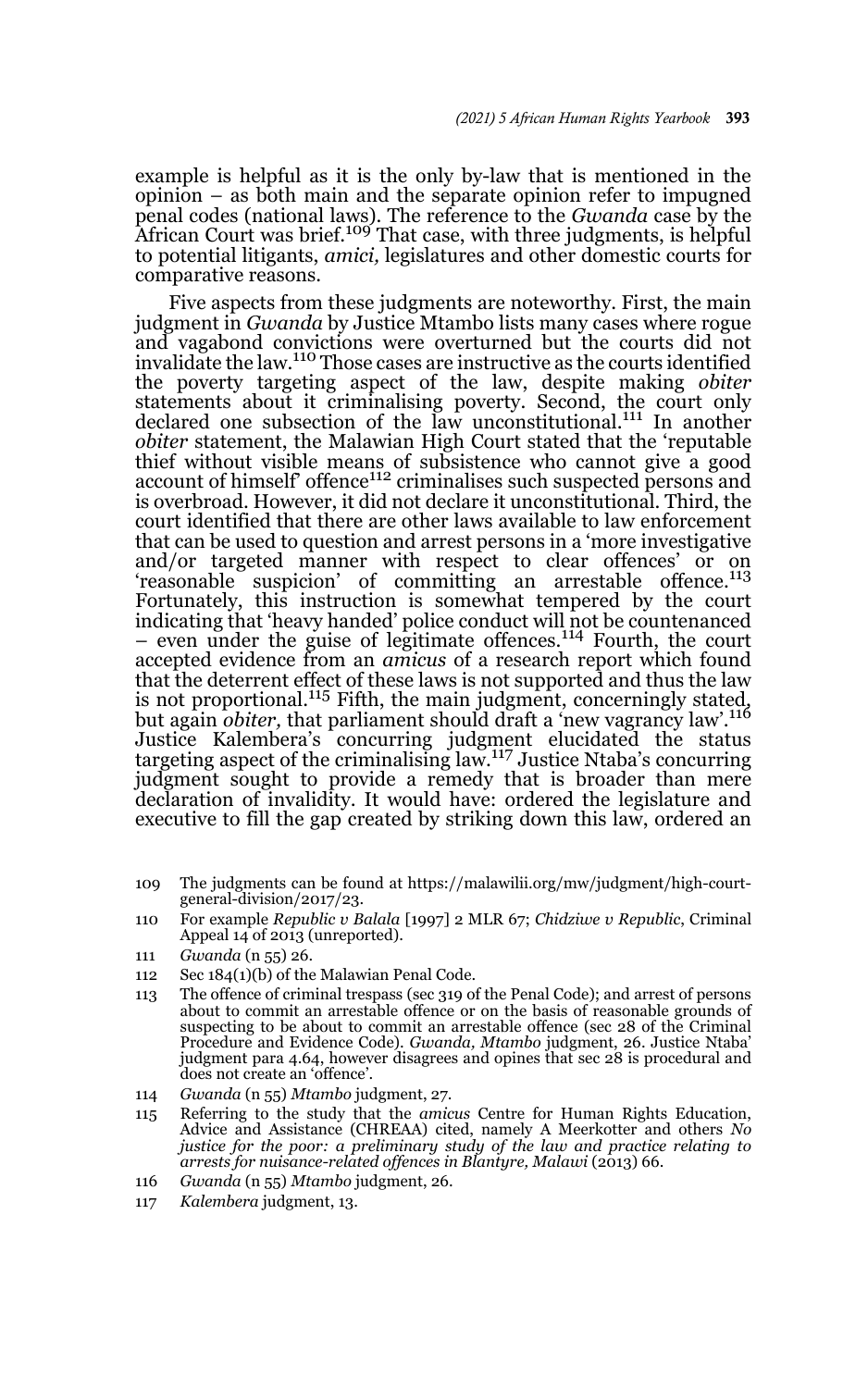assessment and review of all vagrancy offences to bring states' legislation in line with the constitutional prescripts, and directed the police to audit pending cases under this law and to appropriately deal with them.<sup>118</sup> All three justices traced the colonial roots of this law.<sup>119</sup>

Litigators can learn from this case. Relief sought should be couched carefully to ensure that remnants of vagrancy offences do not remain on the statute books. Empirical studies can be tendered as evidence to bolster arguments on discriminatory impacts of these laws and to support a finding of irrationality. Litigators must be mindful that policing attitudes will not change if different laws are used to target persons with the same *undesirable* status. However, political will is vital to turn the tide against poor persons. Malawi's penal reform in 2000 did not consider rogue and vagabond offences.120 The *Gwanda* main judgment still does not provide scope for the broader legislative reform required to address anti-poor sentiments. The law, then, is not the only sword and shield. Policy changes are also needed to address the harm occasioned by criminalising the poor. The *Gwanda* main judgment and the limited court order keeping strictly to separation of powers bounds, supports an old argument that the judiciary is 'reluctant to see the courts as an arena for social transformation'.121

While South Africa no longer has vagrancy offences in national legislation, the Criminal Procedure Law renders any 'offence' created by municipal by-laws criminal. Killander traces back South Africa's history of vagrancy laws to 1809 and continuing through successive governments, including colonies, Boer republics, the Union and the apartheid government. This illustrates how both colonial and apartheid sentiments imbued these laws in order to 'socially [control] the poor'<br>and as a tool of racism.<sup>122</sup> Some by-laws from that era remain, and others have been drafted in recent years – such as the eThekwini municipality example.

The municipality funded a study into homelessness in the city, which was undertaken by the Human Sciences Research Council  $(HSRC)$ .<sup>123</sup> The authors of the study, in a policy brief, argue for a comprehensive policy to be drafted to address the needs of the homeless population in Durban and surrounds, and refer to

- 118 *Ntaba* judgment, 31, paras 5.7.1-5.7.3.
- 119 *Mtambo* judgment, 4; *Ntaba* judgment, paras 4.2 to 4.4; *Kalembera* judgment, 5.
- 120 C Banda & A Meerkotter 'Examining the constitutionality of rogue and vagabond offences in Malawi' in Southern Africa Litigation Centre, judiciary of Malawi, National Association of Women Judges and Magistrates of Botswana (NAWABO) *Using the courts to protect vulnerable people: Perspectives from the judiciary and legal profession in Botswana, Malawi, and Zambia* (2014) at 71.
- 121 S Gloppen & FE Kanyongolo 'Courts and the poor in Malawi: economic marginalization, vulnerability, and the law' (2007) 5(2) *International Journal of Constitutional Law* at 290.
- 122 Killander (n 43) 73-78.
- 123 HSRC *Ikhaya lami: understanding homelessness in Durban: final report* (2016) http://www.hsrc.ac.za/en/research-outputs/view/8181 (accessed 7 February 2022).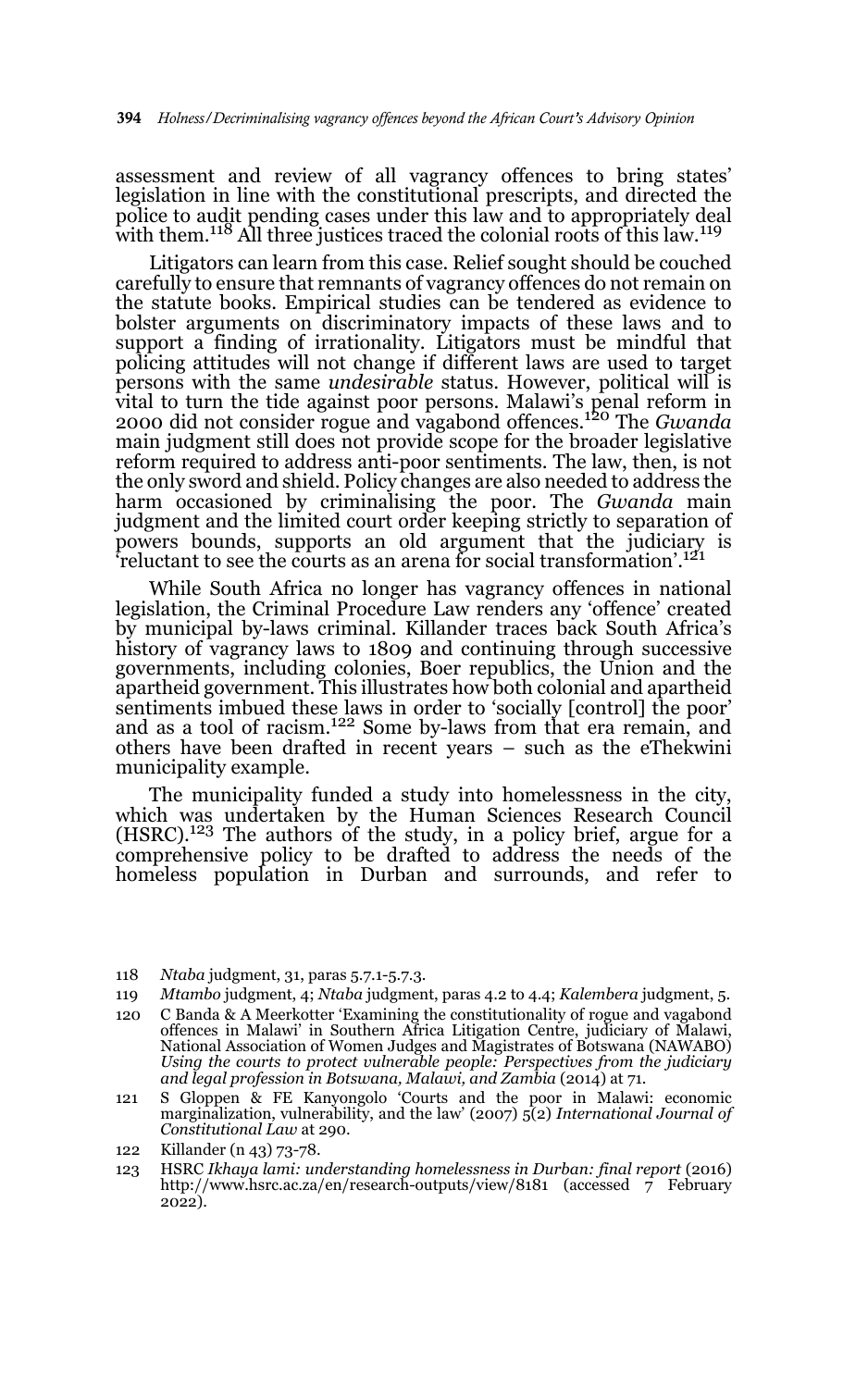unsatisfactory 'regulatory and programmatic' responses of the city<br>government.<sup>124</sup> The authors do not state explicitly that the rights violations unearthed in the main study (such as experience of violence at the hands of police) are a direct result of the enforcement of the vagrancy by-laws. Holness critically unpacks the eThekwini Municipality's Nuisances and Behaviour in Public Places By-Laws of 2015 and Beaches By-Laws of  $2015$ ,  $^{125}$  and their effect on homeless persons in the city limits. She argues that these laws are contrary to the rule of law and are an irrational extension of local government powers to develop and maintain law and order within municipal boundaries. She posits that these constitute unfair discrimination in respect of a number of protected and unlisted bases that cannot be justified – because they criminalise homelessness and poverty.126 Holness relies on the concept of the 'right to the city' as developed by Pieterse<sup>127</sup> to explicate the need for a sustainable policy to address the needs of homeless persons, in line with the local government developmental mandate. The eThekwini by-laws criminalise loitering, begging, urinating, washing oneself and one's clothing, and sleeping in public spaces (including at the beach).<sup>128</sup>

Evolving jurisprudence in South Africa has successfully attacked some adjunct issues implicated by the enforcement of the similar bylaws, but no successful challenge against the constitutionality of the bylaws has been reported. Some of the issues are: the police's confiscation and destruction of the property of homeless persons in Johannesburg was declared unlawful as it violated their rights to property and dignity;<sup>129</sup> and the issuance of fines and destruction of property were interdicted in Cape Town.<sup>130</sup>

The unhygienic living conditions of a temporary shelter for homeless persons during the hard lockdown in Cape Town, used to mitigate the spread of COVID-19, came before the Western Cape High Court in the *Strandfontein* case.131 The SAHRC faced off against a stoic city that was apparently unwilling to change its stance on the housing of homeless persons, and blocked human rights monitors from accessing the camp. The Strandfontein shelter was established in

- 124 C Desmond et al '*Towards the development of a contextualised homelessness policy: A Durban case study'* (2017) HSRC Policy Brief 2 (accessed 7 February 2022).
- 125 eThekwini Municipality *Bylaws* http://www.durban.gov.za/Resource\_Centre/ Pages/By-Laws.aspx (accessed 7 February 2022).
- 126 Holness (n 58) 484-491.
- 127 M Pieterse 'Development, the right to the city and the legal and constitutional responsibilities of local government in South Africa' (2014) 131 *South African Law Journal* at 149. See also Cf Killander (n 43) 72 (referring to Lefebvre's coining of the concept).
- 128 Clauses  $5(2)(c)$ , (d), (e), (k), (r) and (u), as well as clauses 12(1)(b) and 12(2) of the Nuisances and Behaviour By-laws. Clause 10(1)(5) of the Beaches By-laws.
- 129 *Ngomane & others v City of Johannesburg Metropolitan Municipality & another*  $2020$  (1) SA 52 (SCA).
- 130 *Gelderbloem and six others v the City of Cape Town* case 14669/2019 (not yet finalised).
- 131 Withdrawn.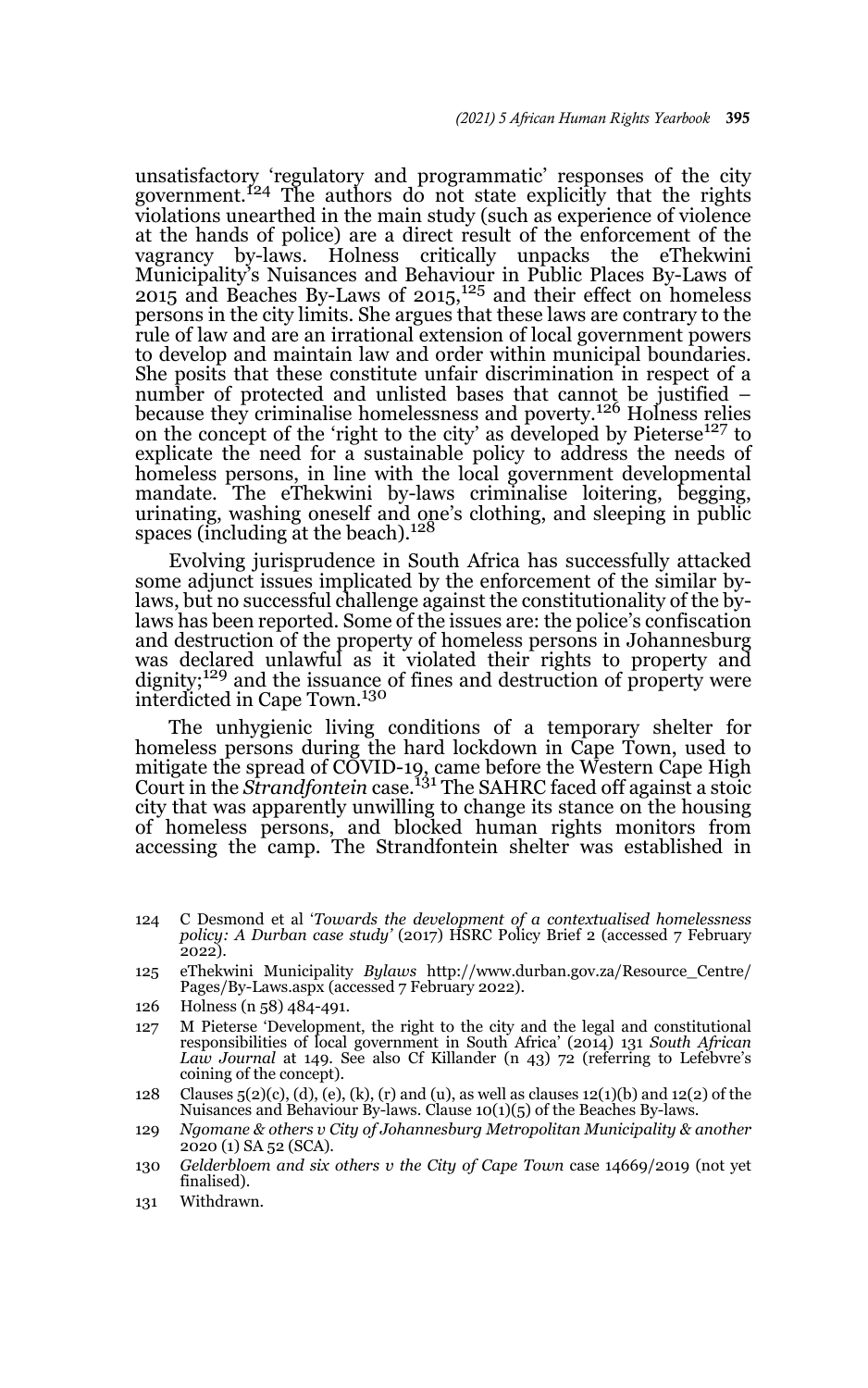March 2020, but after allegations of overcrowding and unsanitary living conditions it was shut down after an interdict was brought by various NGOs, 20 days after it was opened. The High Court issued the interim interdict. It was shut down in May 2021. Unfortunately, alternative accommodation was not offered to homeless persons who occupied the shelter, after the camp was disbanded.<sup>132</sup> The City of Cape Town's conduct in the forced removal of homeless persons to this inadequate shelter and subsequently denial of access to the media and human rights monitors from the SAHRC, was widely criticised.<sup>133</sup> The High Court found against the city in the SLAPP suit brought against the SAHRC, finding that the human rights monitors had a lawful right to enter the camp for monitoring purposes.<sup>134</sup> Such city responses to the poor during the COVID-19 pandemic evince continuing anti-poor sentiments. Recently, a challenge was filed against the by-laws of the City of Cape Town in the Western Cape High Court and Equality Court.135 That matter is still to be heard.

Learning from the outcome in *Gwanda* and obtaining a strategic victory from a judgment that declares a by-law unconstitutional, will be unhelpful if instrumental change is not brought and non-material impact is not sought through dedicated training and awareness. Instrumental change occurs where a law is successfully repealed or amended or a policy introduced to change the *status quo*, and nonmaterial impact is obtained where long-standing prejudices are addressed through, for example, attitudinal changes.<sup>136</sup> Court declarations of unconstitutionality are only the starting point for some states in decriminalising petty offences – as the *Gwanda* decision shows.

- 132 V Cruywagen 'City of Cape Town defends dumping of homeless under bridge' 25 May 2020 *The Daily Maverick* https://www.dailymaverick.co.za/article/2020- 05-25-city-of-cape-town-defends-dumping-of-homeless-under-bridge/ #gsc.tab=0 (accessed 7 February 2022).
- 133 J Cogger 'The Strandfontein shelter touches a societal and political nerve' 27 May 2020 *The Mail & Guardian* https://mg.co.za/opinion/2020-05-27-the-strand fontein-shelter-touches-a-societal-and-political-nerve/ (accessed 7 February 2022).
- 134 *City of Cape Town v South African Human Rights Commission and others* Case 5633/2020 WCHC (unreported). See J Stent 'Court slams City of Cape Town for barring access to homeless camp' *Groundup* 17 March 2021 https:// www.dailymaverick.co.za/article/2021-03-17-court-slams-city-of-cape-town-forbarring-access-to-homeless-camp/ (accessed 7 February 2022).
- 135 *Gelderbloem & others v City of Cape Town* Case no 5708/21 (WCHC); *Gelderbloem & others v City of Cape Town* Case no 06/21 (WCEC) challenging the Streets, Public Places and the Prevention of Noise Nuisances (2007) and Integrated Waste Management (2009) By-Laws.
- 136 Open Society Justice Initiative (2018) *Strategic litigation impacts: Insights from global experienc*e https://www.justiceinitiative.org/uploads/fd7809e2-bd2b-4f5b-964f-522c7c70e747/strategic-litigation-impacts-insights-20181023.pdf (accessed 7 February 2022).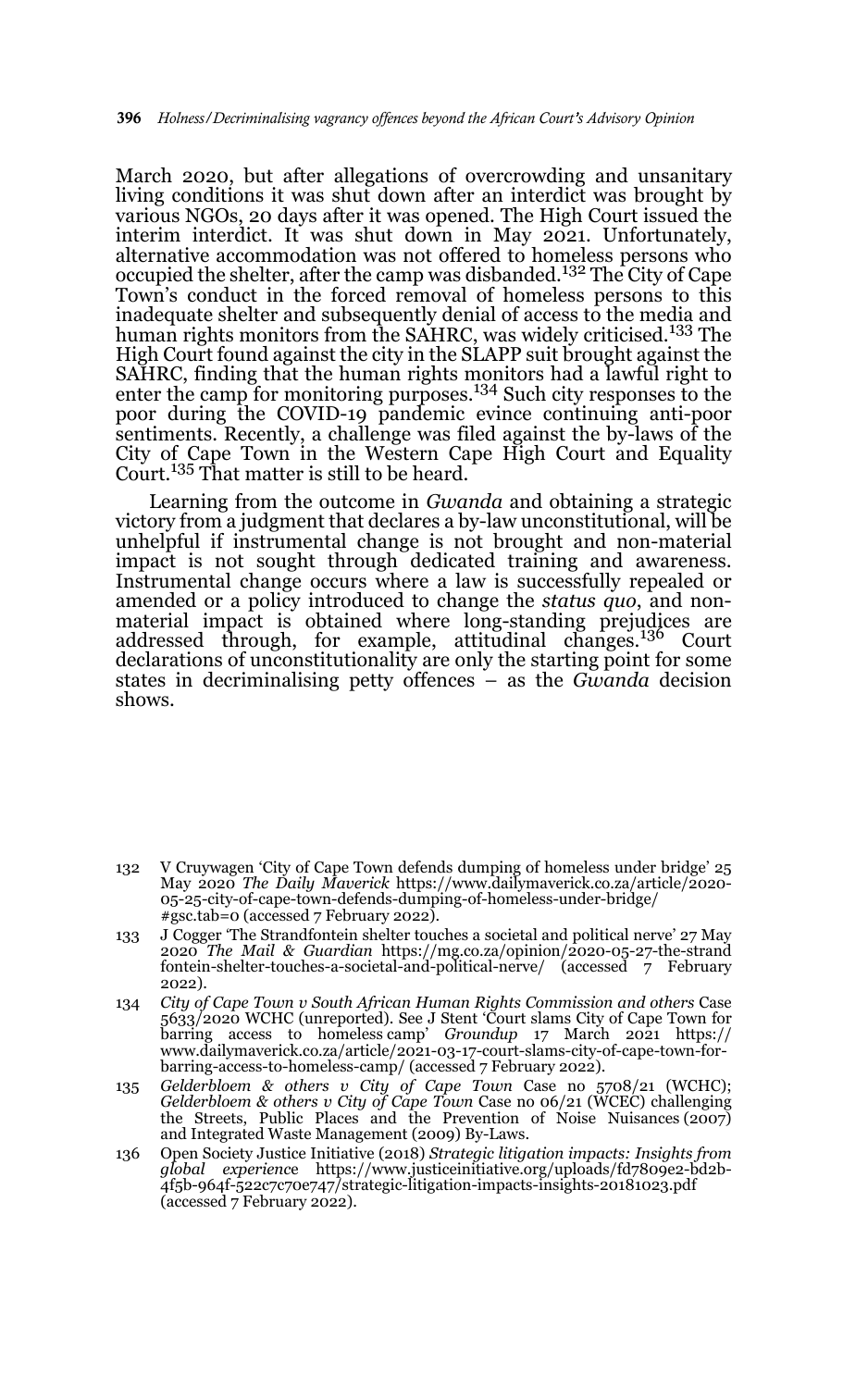There are reports that other offences retained on the statute books such as being 'idle and disorderly' are being relied on to arrest and detain people in Malawi since the decision was handed down.<sup>137</sup> While some instrumental impact was felt in that instance as the impugned laws were struck down, non-material change has not occurred, as police have not been trained to reverse prejudices against homeless persons, vendors and others targeted by vagrancy laws – and other measures are still being used to repress them. Should a similar challenge against a vagrancy law be successful in a South African court, more will be needed to undo the continuing colonial and racist roots of vagrancy laws in policing practice and local government management of public spaces. The question then is  $-$  how do states, including local governments, craft laws that are compliant with their regional and international law obligations as directed in the PALU opinion?

The opinion leaves a wide margin of appreciation to states on how to address this issue of compliance. States' own contexts will be determinative, and even within states different provinces, cities and<br>towns have differing contexts.<sup>138</sup> However, more could have been stated in the opinion in relation to pinpointing which laws are to be repealed and which would still pass muster. This is because although some of the examples listed in the opinion are clear contraventions of the obligations in the Banjul Charter, Children's Charter and Maputo Protocol, the court left it to states to 'amend or repeal' relevant laws and regulations. But where do states obtain guidance on the way forward?

The Decriminalisation Principles provide basic guidelines to states to decriminalise petty offences that are 'broad, vague and ambiguous' and that criminalise the status of a person or their appearance and lifesustaining activities in public spaces.<sup>139</sup> Any offences referring to the status of a person as 'criminal' should be repealed – for example, vagabond, rogue, idle and disorderly. However, what about begging and other life-sustaining activities? To what extent should those be repealed?

The offences that states decide not to decriminalise, the Principles proceed, should be reviewed so that alternatives to arrest and detention can be offered, and such alternatives are to incorporate reasonable accommodation for persons with disabilities and to promote the best interests of children in conflict with the law.<sup>140</sup> The question here is – which offences would pass the thresholds created by the Advisory Opinion and the Principles? Furthermore, what alternative can be legitimately pursued? There is very limited literature on best practices as alternatives to arrest and detention in the African context. Meerkotter et al explain that vaunted alternatives such as 'move on

<sup>137</sup> V Mhango & A Meerkotter 'Policing of petty offences' *The Nation* 19 October 2017 https://www.southernafricalitigationcentre.org/2017/10/18/policing-of-pettyoffences/(accessed 7 February 2022).

<sup>138</sup> L Edwards 'Africa: A regional campaign to decriminalise petty offences' World Prison Brief 15 June 2021 https://www.prisonstudies.org/news/africa-regionalcampaign-decriminalise-petty-offences (accessed 7 February 2022).

<sup>139</sup> Principle 14.1.

<sup>140</sup> Principle 14.2.3.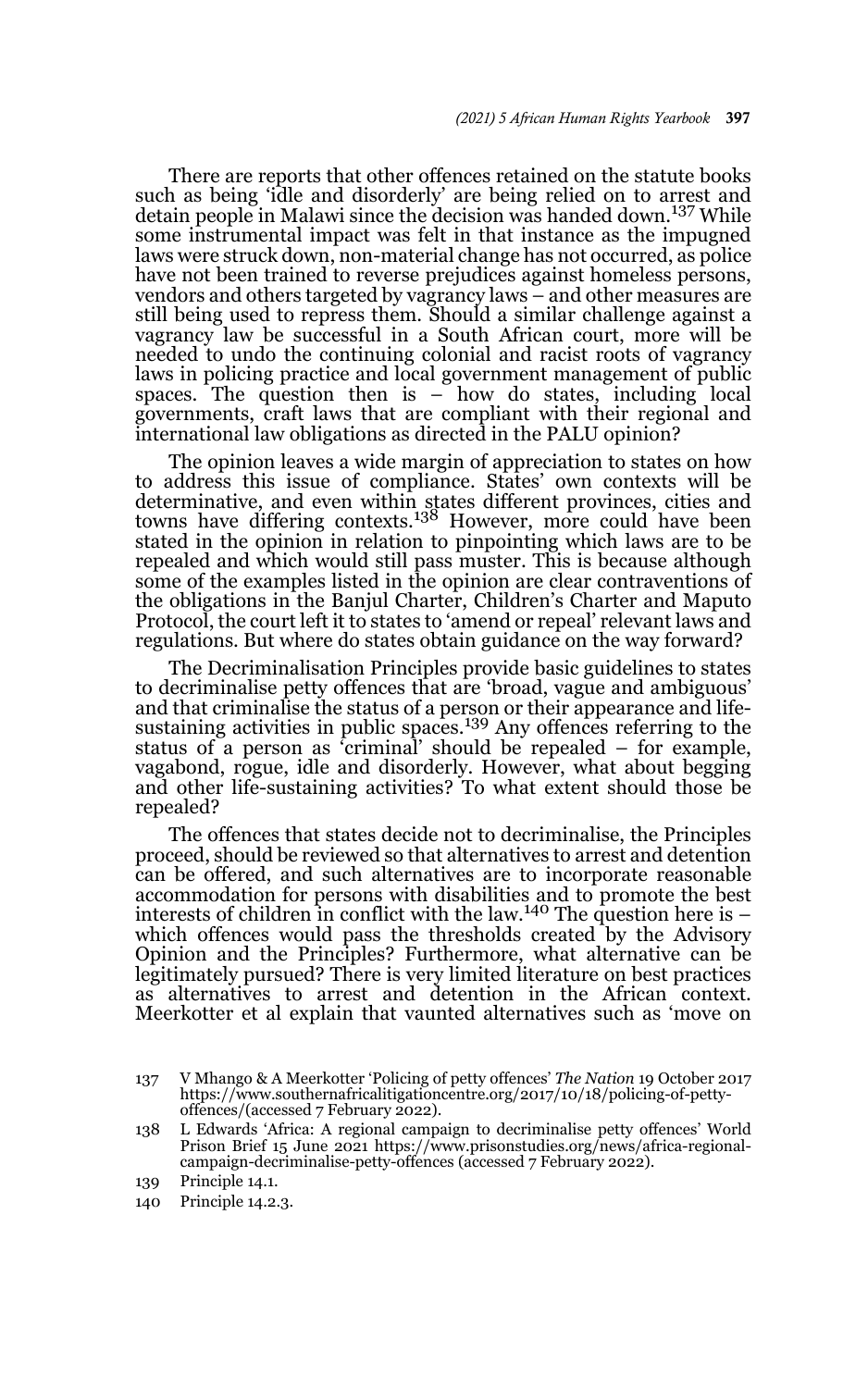powers', recording of names, issuing administrative fines and community policing practices, can be discriminatory and violate many other rights.141 As for the latter, the effectiveness of community policing often relies on police using the broader discretion granted to them to uplift and work with communities to find solutions.142 The problem is the legitimacy of such a leadership style in the face of rampant police abuse and corruption in many states such as the sheer brutality experienced at the hands of police enforcing the by-laws in eThekwini.<sup>143</sup> The Decriminalisation Principles articulate some alternatives such as diversion, community service, community-based treatment programmes and alternative dispute resolution, as well as declaration of some offences as 'non-arrestable'.144 A model law should be drafted, after consultation with persons affected by vagrancy laws and related petty offences, to provide guidance to African states on how to craft developmental laws that do not negate the rights of persons criminalised due to their status as homeless, loitering, vending, sex workers, LGBTIQ persons etc.

Measures to address poverty and other marginalisation such as poverty alleviation programmes are mandated by article 22 of the Banjul Charter on the right to development – which was surprisingly not mentioned in either the main or separate opinions.<sup>145</sup>

### **4 CONCLUSION**

The call for spatial justice recognising the use of free public space for all persons<sup>146</sup> will likely continue to fail where attitudes towards undesirable persons are not changed. The change of laws is a start but will only be effective if scaffolded by large-scale and continuous training of law enforcement and relevant civil servants in local and national governments. This training should be on the rights of affected persons in the three treaties and soft law instruments such as the Luanda guidelines, the Decriminalisation Principles, and others, and on positive policing and local government management practices.

The PALU opinion is remiss in failing to provide guidelines to states on how to align statutes and regulations with the three treaties in question. This was a missed opportunity for the African Court to identify what categories of laws should be repealed, such as those criminalising status and vagrancy, and which would comply with states'

143 HSRC (n 123) 26.

- 145 But see principle 14.3.1 of the Decriminalisation Principles.
- 146 I Kriel 'Engaging with homelessness in the City of Tshwane: Ethical and practical considerations' (2017) 34(4) *Development Southern Africa* at 468; V Naidoo (2010) 'Government responses to street homelessness in South Africa' (2010) 27 *Development Southern Africa* at 129.

<sup>141</sup> Meerkotter et al (n 115) 122.

<sup>142</sup> WF Walsh 'Compstat: An analysis of an emerging police managerial paradigm' (2001) 24 *Policing: an International Journal of Police Strategies & Management* at 351, cited in Meerkotter et al (n 141) 119.

<sup>144</sup> Principle 14.2.2.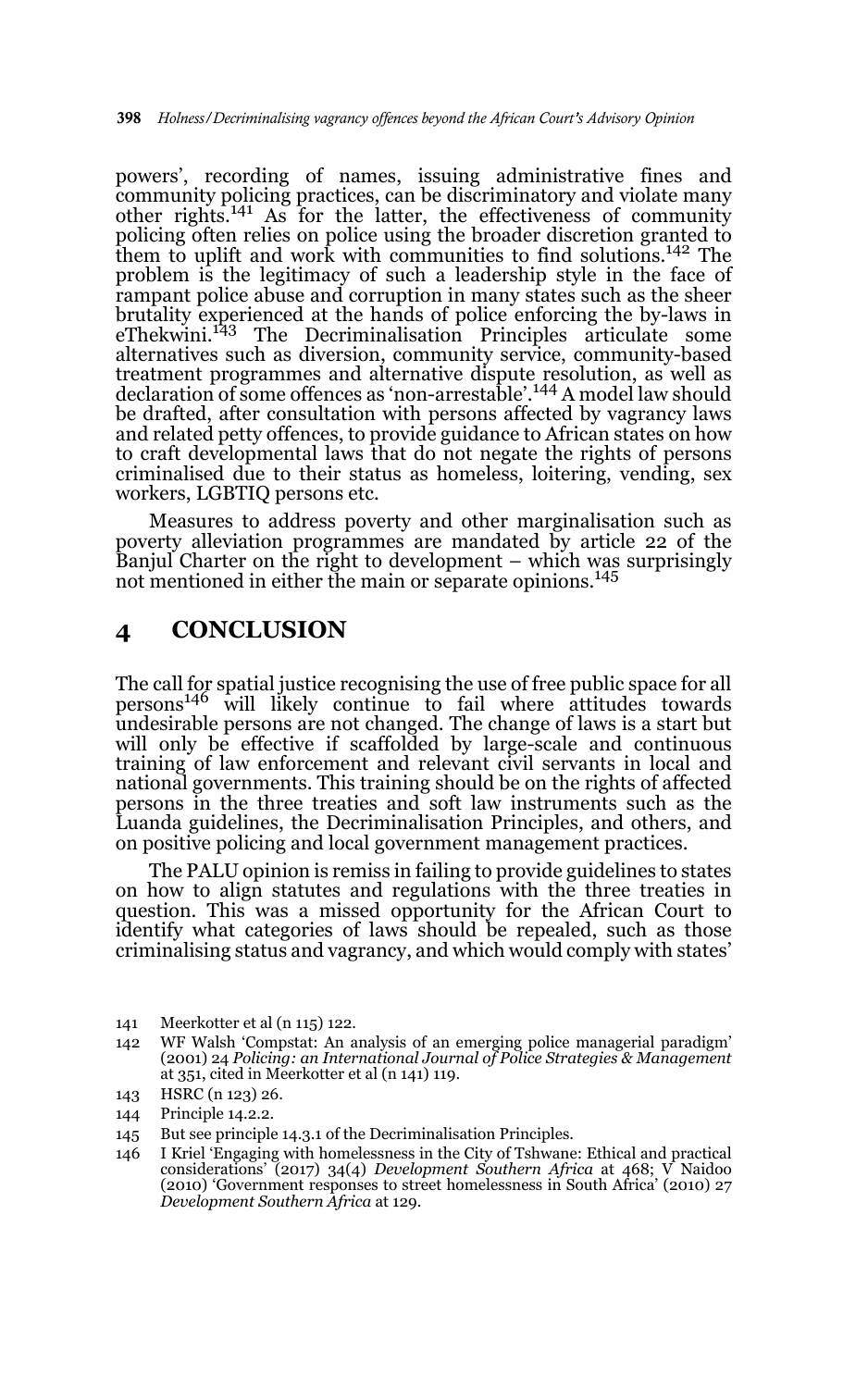obligations in terms of international law. While states are left to amend or repeal their own legislative framework, in accordance with their contexts, minimum standards at best and recommendations at least could have been proposed by this body to eradicate the lingering colonial legacy targeting the poor and homeless and to protect and promote their rights. The Decriminalisation Principles is the vehicle for change at a soft law level. The PALU opinion could have given more credence to these principles to inform states' best practice.

Civil society stakeholders working with homeless people have generated many practical recommendations on alternative, rightsbased approaches to accommodating homelessness in cities that promote the notion of the 'right to the city'.<sup>147</sup> As a starting point, in line with the Decriminalisation Principles, any municipal by-laws or regulations that include petty offences that are 'broad, vague and ambiguous' and which criminalise a person's status or life-sustaining economic activities in public spaces should be struck down.<sup>148</sup> Any criminal law response triggered by a person seeking food or shelter will inevitably criminalise poverty. Concepts derived from colonial, racist pasts, such as 'vagabond', 'rogue' 'idle and disorderly', which effectively criminalise a person's status, have no place in constitutional democracies promoting dignity, equality and freedom.

The following measures could address the systemic rights violations for homeless persons, for example. First, measures should be enacted to guide law enforcement officials on the revised regulatory framework pertaining to homelessness and how to interact with homeless people, and to implement training to transform current policing practice. Such measures include regulations on the confiscation protocol of any goods confiscated, to end the current wanton destruction of homeless people's property and to ensure the return of their possessions. Regulations prohibiting profiling of homeless people and random searches and arrests without due cause should also be introduced, together with necessary training and complaints mechanisms to ensure their implementation and enforcement. Second, cities should be challenged to adopt a participatory approach to policy formulation and should undertake consultative processes with civil society partners and stakeholders likely to be affected by by-law development and implementation. This would be to yield more responsive public policy that is more likely to be implemented effectively. Third, legal representation to persons affected by vagrancy laws should be prioritised by state legal aid provision and law clinics and private firms acting pro bono in line with the<br>Decriminalisation Principles.<sup>149</sup> Similar measures could be adopted depending on the needs and context of other groups affected by these laws, such as sex workers, informal traders, LGBTIQ. In all measures,

<sup>147</sup> T Görgens & M van Donk 2012 'Exploring the potential of the "Right to the City" to integrate the vision and practice of civil society in the struggle for the sociospatial transformation of South African Cities', Isandla Institute, Cape Town.

<sup>148</sup> Principle 14.1.

<sup>149</sup> Principle 14.4.1(b).